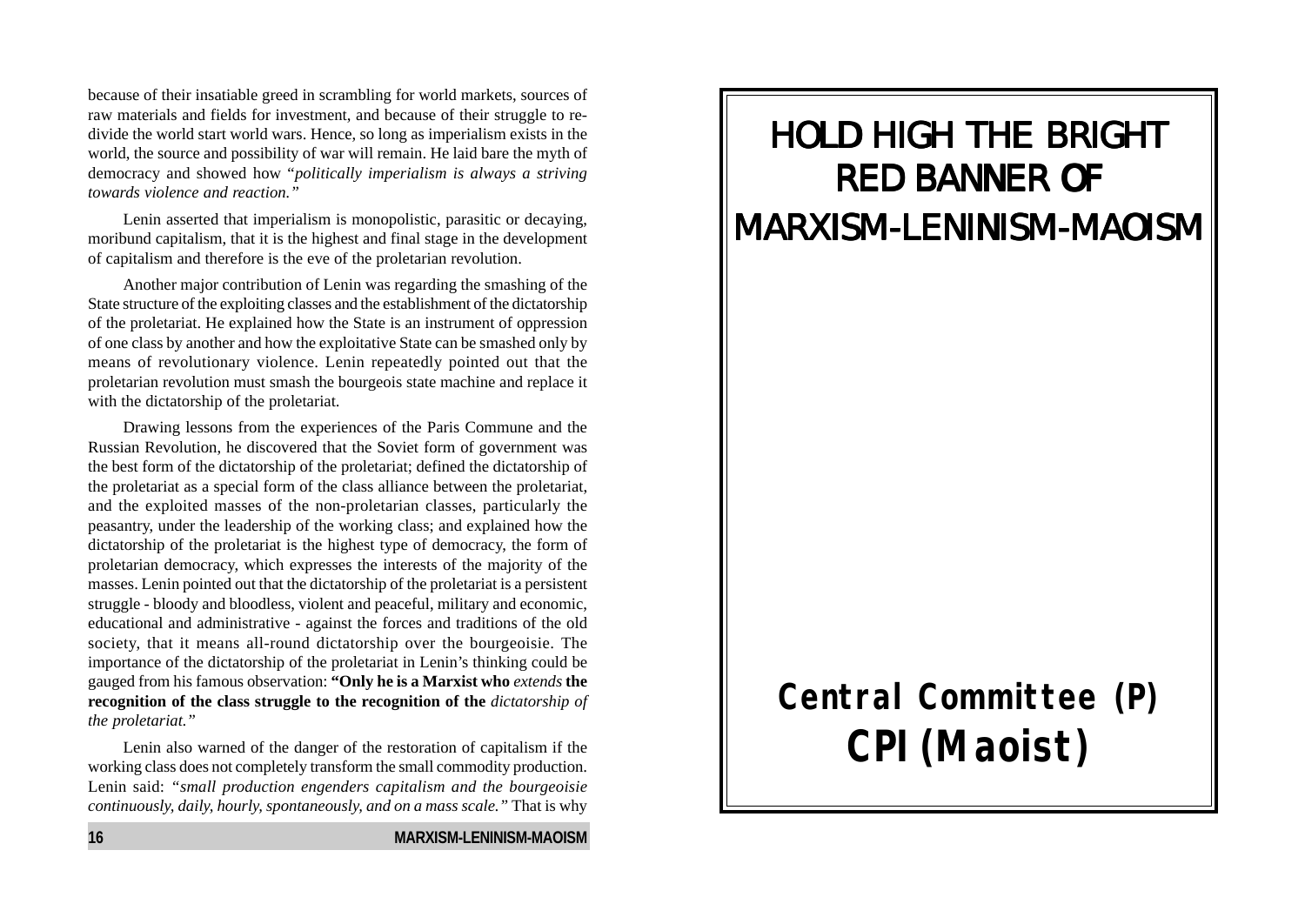materialist philosophy, the most important achievements of science from the time of Engels down to his own time, as well as of subjecting to comprehensive criticism the anti-materialistic trends among Marxists. In particular, his criticism on empirio-criticism which came to the fore as a revisionist trend in philosophy is of fundamental importance. From then on until today it has served as Marxist critique of the modern bourgeois philosophical trends. He considered the attack on Marxism in name of "New" philosophical trends based on modern scientific discoveries as a manifestation of the class struggle in the philosophical front. He proved that all the "New" philosophical theories were no different from the old subjective idealism of Berkeley and Hume. Lenin thus defeated most ably this attack on Marxism in the philosophical front. In this process he creatively developed Marxist philosophy.

Lenin developed Marxist theory of reflection in a creative way. He explained on the basis of modern scientific discoveries that matter has the property of being reflected and consciousness is the highest form of reflection of matter in the brain.

The theory of reflection of matter developed by Lenin, the definition he gave to matter further strengthened the foundations of Marxist philosophical materialism, making them impregnable to any attacks from any form of idealism. The revolutionary dialectics was further carried ahead by Lenin who particularly made a deep study of contradictions. He called contradiction *"the essence of dialectics"* and stated that '*the division of the One and the knowledge of its contradictory parts is the essence of dialectics."* He further asserted, "*In brief, dialectics can be defined as the doctrine of the unity of opposites".*

Lenin made some of his greatest contributions to political economy. While Marx and Engels revealed the various aspects of capitalism when it was at the stage of free-competition and pointed out its tendencies and future direction, it was not possible for them to analyse imperialism, the highest stage of capitalism which was yet to be unfolded. Lenin further developed the Marxist political economy and analysed the economic and political essences of imperialism.

In his brilliant analysis of imperialism, which is a great contribution to the theory of Marxism, comrade Lenin scientifically explained the transformation of capitalism from the pre-monopoly stage to monopoly stage and how this highest stage of capitalism bred war and revolution. He pointed out that imperialist war is a continuation of imperialist politics. The imperialists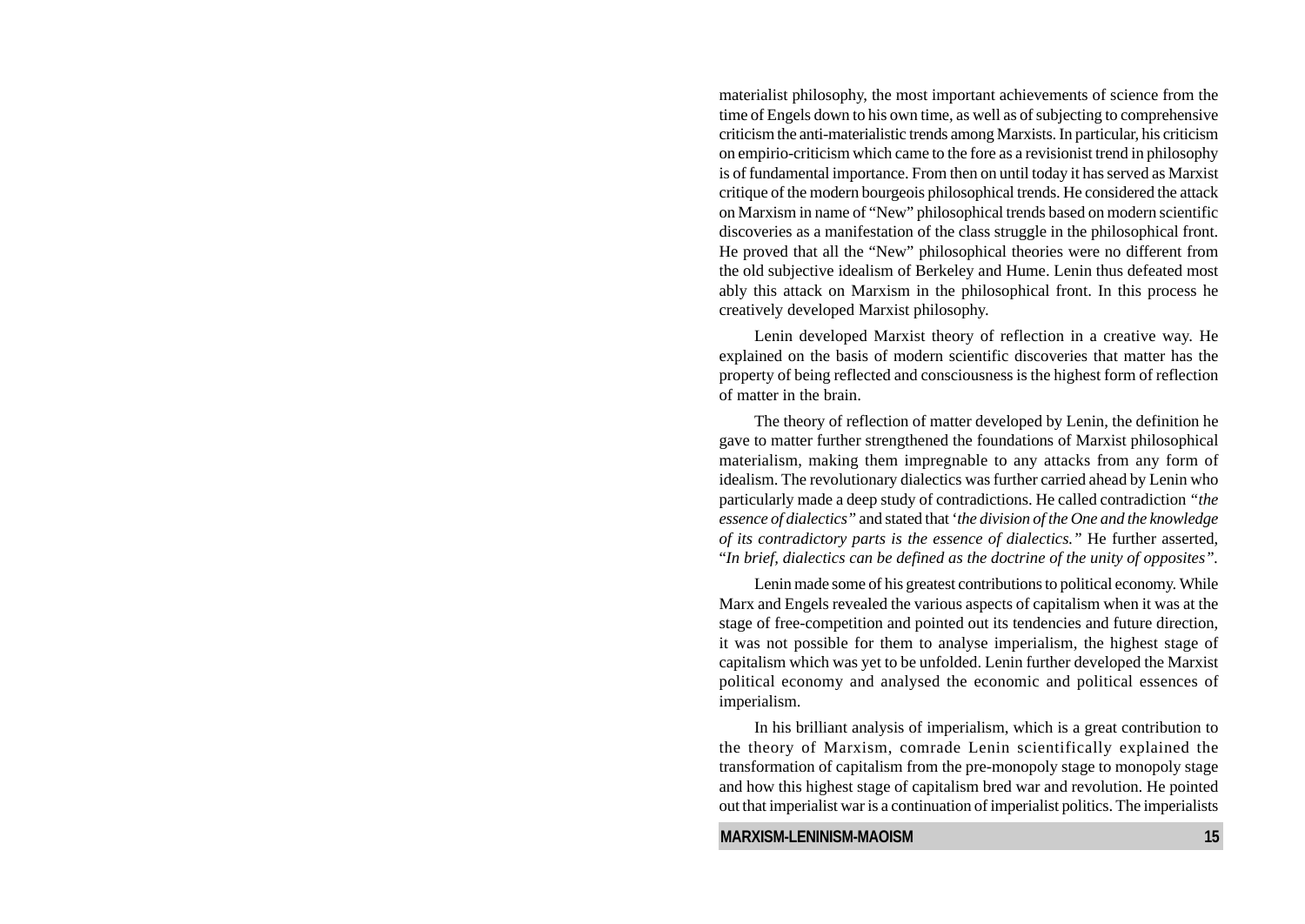Marx and enriched the latter's writings, simplifying and elaborating them where necessary. Engels also made great contributions to philosophy, political economy and scientific socialism after the death of Marx. He defended Marx and led the ideological struggle against the opportunism in the Second International in the initial years of its existence. Thus the contributions of Engels are an inseparable part of the theory of Marxism.

The revolutionary standpoint, political theory, the dialectical method and the all-embracing world view developed by Marx i.e., doctrine of Marx, came to be called Marxism, and represents the first great milestone in the development of the scientific ideology of the proletariat.

## **Lenin and Leninism**

Lenin, following Marx and Engels, was a great revolutionary teacher of the proletariat, the working people and the oppressed nations of the whole world. Under the historical conditions of the epoch of imperialism and in the flames of the proletarian socialist revolution, Lenin inherited, resolutely defended, scientifically applied and creatively developed the revolutionary teachings of Marx and Engels. Leninism is Marxism of the epoch of imperialism and proletarian revolution.

He creatively applied the basic tenets of Marxism to the concrete practice of the Russian revolution and to the World Proletarian Revolution in the early phase of the imperialist era. Comrade Stalin summed up Leninism as: "*Marxism in the era of imperialism and proletarian revolution."*

Stalin mentioned two causes for the specific features of Leninism. *"... firstly, to the fact that Leninism emerged from the proletarian revolution, the imprint of which it cannot but bear; secondly, to the fact that it grew and became strong in clashes with the opportunism of the Second International*."

Com. Lenin made great contributions to enrich all the three component parts of Marxism and elevated our understanding of the proletarian Party, revolutionary violence, the State, the dictatorship of the proletariat, imperialism, the peasant question, the women's question, the national question, world war, and tactics of the proletariat in the class struggle to a higher stage of conception. The theoretical writings of Com. Lenin deal with almost every subject applying the dialectical method of Marx.

Lenin undertook the very serious task of generalizing, on the basis of

# FOREWORD

The present draft document has been finalized by Joint CC of the erstwhile CPI (ML)[PW] and the MCCI in September 2004 after extensive discussions. Five draft documents were prepared after intense discussions in a series of bilateral meetings held between the high-level delegations of the two erstwhile parties between February 2003 and September 2004. The Joint CC meeting deeply studied these five draft documents, freely exchanged the rich experiences acquired through the revolutionary practice during the past three decades and more, and arrived at a common understanding on several vexed questions confronting the Indian revolution in the backdrop of the international developments.

The present document – **Hold High the Brigtht Red Banner of Marxism-Leninism-Maoism** – is the synthesis of all the positive points in the documents of the two erstwhile parties, as well as their experiences in the course of waging the people's war, fighting against revisionism, and right and left opportunist trends in the Indian and international communist movement, and building a stable and consistent revolutionary movement in various parts of our country.

We are placing the present document before the entire rank and file of our new Unified Party for immediate guidance and implementation. At the same time, it should be borne in mind that this is a draft for the forthcoming Congress of the Unified Party. Hence, it has to be enriched further by the participation of all the Party members and suggesting amendments where necessary. Thus it should become an effective weapon in the hands of the Party for solving the fundamental problems of the Indian revolution and to advance it towards victory.

**Central Committee (P) 21-9-2004 Communist Party of India (Maoist)**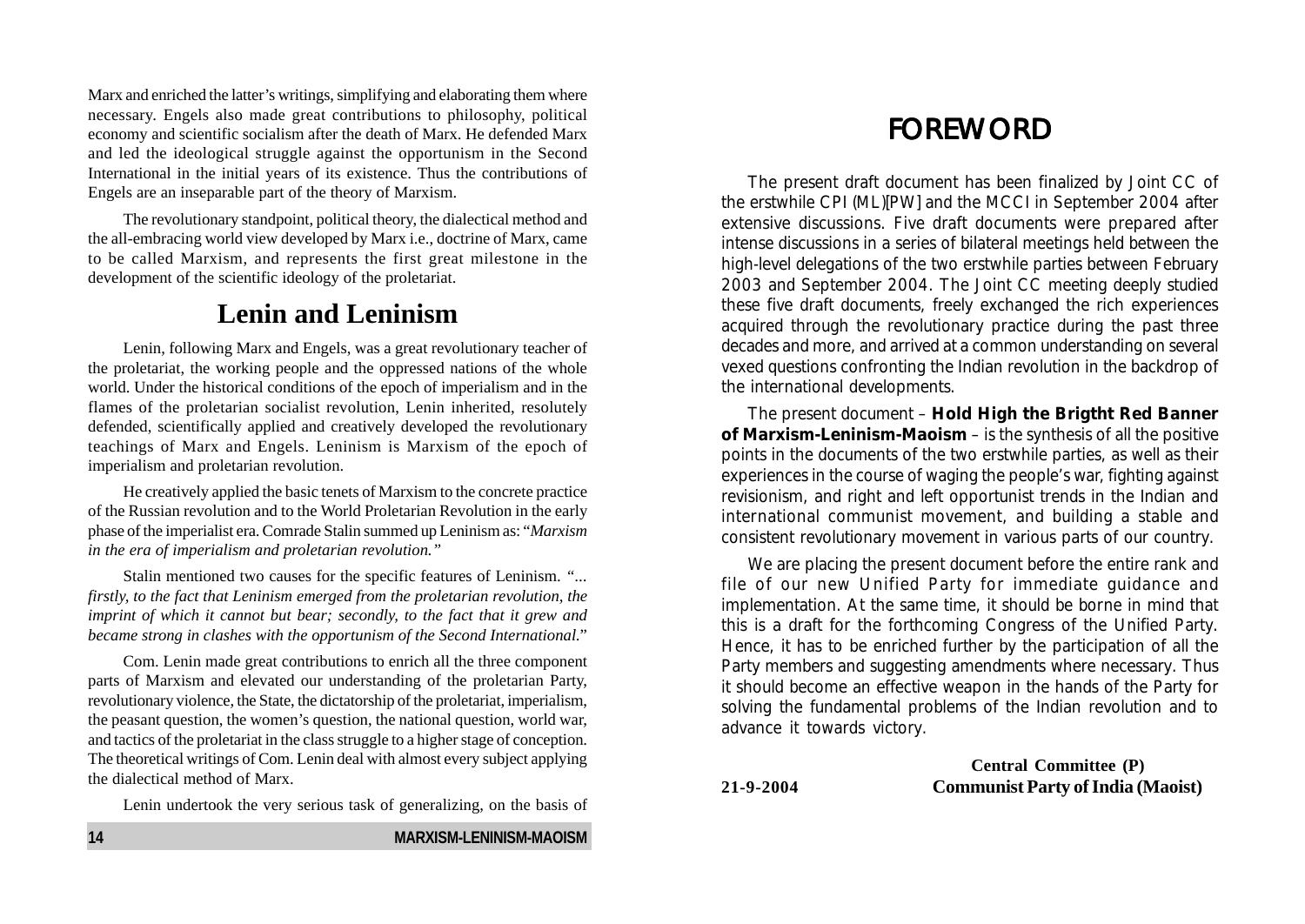by his infamous theory of the "iron law of wages".

Marx criticized the opportunist *Gotha Programme* that was adopted by the new Party formed in Germany by the merger of the revolutionary Left led by Liebknecht and Bebel with the opportunist Lassalle who believed in the democratization of the state through universal suffrage or so-called state socialism and collaborated with Bismarck.

 Marx developed the theory of the dictatorship of the proletariat as a form of rule of the proletariat and as a method of overthrowing the rule of capital by force. Marx and Engels explained the birth, development and the withering away of the State in the course of development of human society from the slave-owning society to communism. They explained that "*the executive of the modern state is but a committee for managing the common affairs of the whole bourgeoisie".(The Communist Manifesto).*

The most important principle derived from the experience of the Commune, according to Marx, is that '*the working class cannot simply lay hold of the ready-made state machinery, and use it for its own purposes.'* In other words, the proletariat should use revolutionary means to seize state power, smash the military bureaucratic machine of the bourgeoisie and establish the dictatorship of the proletariat to replace the dictatorship of the bourgeoisie.

Dictatorship of the proletariat is a key concept in Marxist political theory. Marx proved that *"the class struggle necessarily leads to the dictatorship of the proletariat; that this dictatorship itself constitutes the transition to the abolition of all classes and to a classless society."* (Letter to Wedemeyer, March, 1852) Marx and Engels thus exposed and defeated all petty bourgeois, utopian theories of socialism that rejected class struggle and the dictatorship of the proletariat and firmly established the principles of scientific socialism.

It is through the development of the theory and tactics of the proletariat in the pre-monopoly stage of capitalism and the resolute struggle waged by Marx, against the various opportunist trends hostile to the interests of the proletariat, that Marxism got established as the first stage in the development of the proletarian ideology. And the Marxist methodology has been adopted in understanding and developing almost all subjects ranging from natural sciences to the strategy and tactics of revolution.

 The great contributions of Marx and Engels are inseparable. It was in close collaboration with Engels that Marx developed his theory. Engels assisted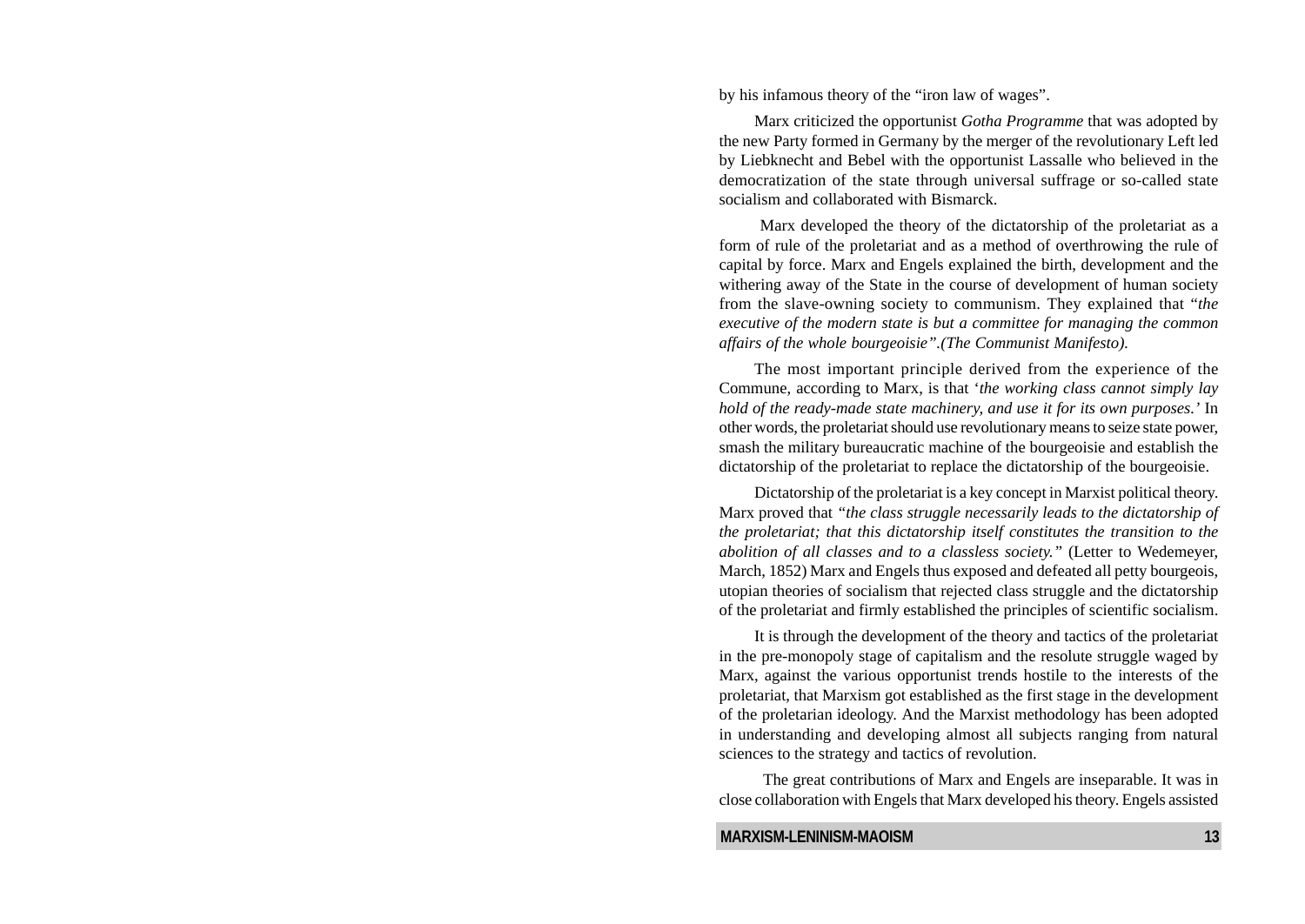Basing on the above understanding Marx and Engels recognised that the proletariat has emerged as the most revolutionary social class and a motive force for social development; that the proletariat, in the course of liberating itself from wage slavery, will also liberate the entire society from all class exploitation and oppression and advance towards a classless society. They realized that, in order to liberate itself by overthrowing capitalism the proletariat should develop its own class ideology, that it should transform from the position of class-in-itself to a class-for-itself, and that it should form its own advanced organization-the Party of the proletariat.

They proved that the contradiction between productive forces and relations of production in class society manifests itself as a class contradiction and it is this class struggle, which serves as the driving force of society. Hence they described the history of class society as a history of a class struggle. *The Communist Manifesto*, an immortal work of Marx and Engels which appeared over 150 years ago, remains the international proletariat's guide even to this day.

The birth of Marxism belongs to the period of one of the greatest transformations in human history and the establishment of the global domination of a few Western capitalist regimes. It was in the period of stormy revolutions of the bourgeois-democratic epoch and nascent proletarianrevolutionary movements from 1848 to the Paris Commune of 1871, and a relatively peaceful period of preparation of the proletarian revolutions after the fall of the Commune to the turn of the century that Marxism became established through the correct analysis provided by Marx and Engels into the great events of the period like the Paris Commune. Marx and Engels played a major role in establishing and guiding the Communist Parties and the First International and gave the workers of various nations an internationalist outlook and camaraderie through their clarion call : "*Workers of the world Unite!"*

Marxism developed into an ideological weapon in the hands of the proletariat by defeating the various petty-bourgeois trends like the Anarchist trend of Proudhon, Bakunin and the like who rejected the need for the political struggle of the working class, rejected the need for a Party of the proletariat and rejected the dictatorship of the proletariat; the Blanquist trend that relied exclusively on conspiratorial methods; and the opportunist trend of Lassalle, who proposed a system of government-subsidised co-operatives, which would gradually replace capitalism, and opposed even trade union struggles and strikes

# **INTRODUCTION**

During the uproarious decade of 60s that shook the entire world, the genuine communist revolutionaries in India too began their struggle against the entrenched revisionists inspired by Marxism-Leninism-Mao Tse-tung Thought. The Great Debate, initiated and carried out by the then CPC led by Mao Tse-tung against modern revisionism in the International Communist Movement, clearly marked this new beginning in the Communist Movement in India.

It is in this context that many genuine and staunch communist revolutionary forces along with many outstanding and front-ranking leaders like comrades CM and KC started emerging on the scene in the fight against revisionism. This fight was reflected in the 7th Congress of the CPM held in 1964 in the form of two diametrically opposite roads-the road of parliamentarism and the road of protracted people's war.

Thereafter, the earth-shaking events of the GPCR further surcharged the political atmosphere in India. The clarion call of the great Naxalbari movement led by Com. CM proved to be a "**Spring Thunder over India"** as graphically described by CPC. It greatly unmasked the ugly face of the revisionist leadership of the CPI, CPI (M) brand. The powerful slogans like "**China's Path is Our Path"** and "**Mao Tsetung Thought is Our Thought**" spread to the four corners of India and even other parts of the Sub-Continent. Naxalbari thus marked a qualitative rupture with age-old revisionism in the Indian communist movement and firmly established the universal truth of MLM Thought in India. From then on, MLM-Thought had become a demarcating line between revisionists and genuine revolutionaries in India. Thus "**Naxalbari path, the only path**" became an ever-resounding slogan. This movement further inspired and attracted a completely new generation of revolutionary communist forces from among the masses of workers, peasants, students, youth, women and intellectuals towards the ideology of MLM Thought.

The tumultuous events of the 60s starting with the Great Debate and culminating in the GPCR brought forth a new polarisation among the ML forces all over the globe. New Marxist-Leninist parties began to emerge by taking MLM Thought as their guiding ideology.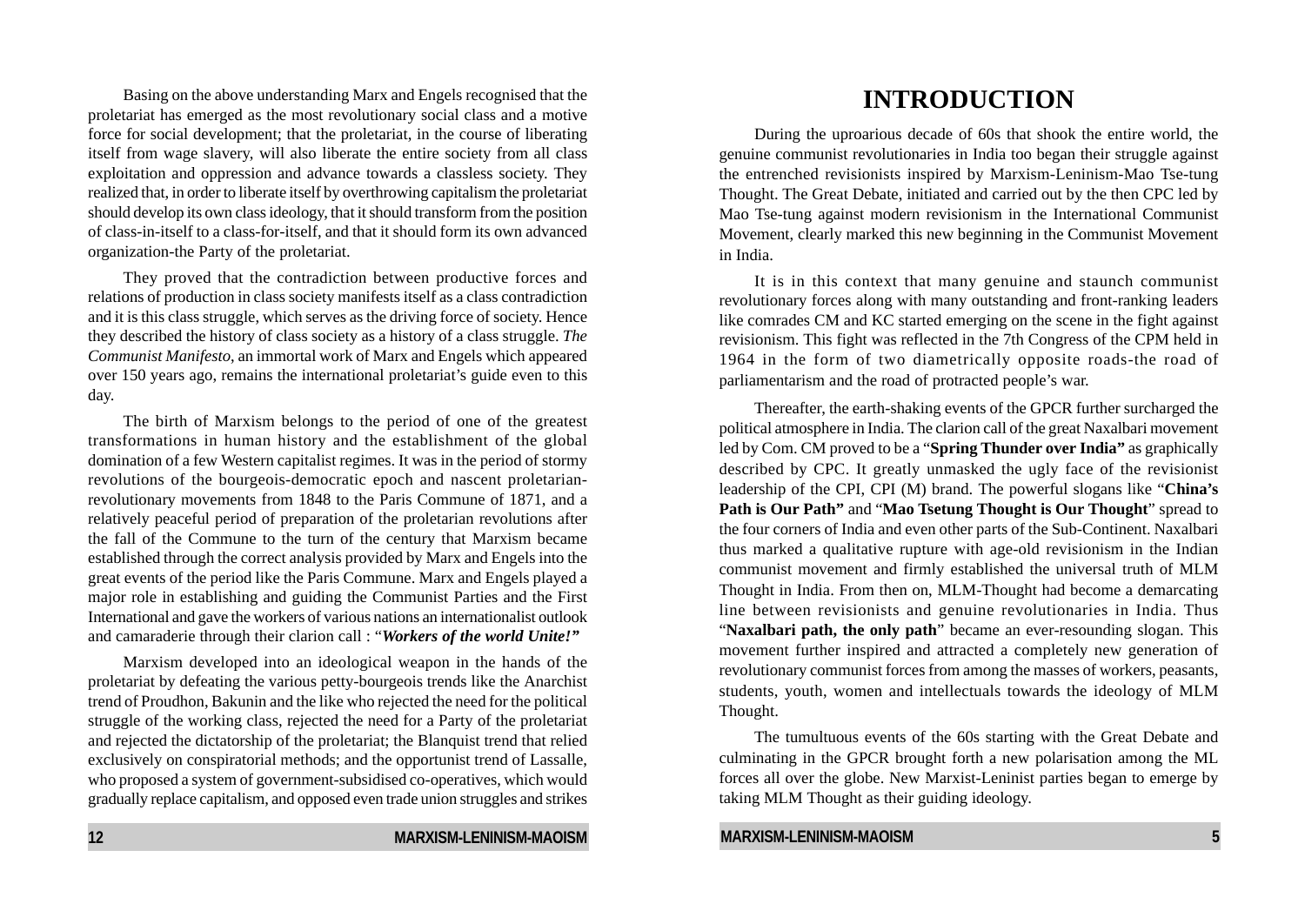Although later the revolutionary movement suffered a setback for the time being, the bright red banner of MLM Thought and the flames of Naxalbari continue to shine in various parts of the country. In fact the seeds of MLM Thought were sown very deep in the Indian landscape.

The history of the emergence and development of our two Parties is inseparably linked with this stormy period. During the last 30 years and more of history we not only continue to uphold the shining red banner of MLM Thought, but also continue to apply it in our revolutionary practice in the concrete conditions of India. During this practice we have forged and developed a revolutionary line by analyzing and synthesizing the positive and negative experiences of our movements no doubt on the basis of MLM Thought. In this light we have achieved many remarkable successes in continuing and developing the protracted people's war through developing agrarian revolutionary guerilla struggle in the countryside by mobilizing and relying on the peasant masses, especially the poor and landless peasants. We continued this struggle by resisting the continuous severe repression and many suppression campaigns unleashed by the reactionary ruling classes. We have succeeded in developing several guerilla zones and guerrilla army-the PLGAdirected towards establishing full-fledged PLA and Base Areas in the vast countryside of Andhra, Jharkhand, Bihar, Dandakaranya and the adjoining parts of these states. This protracted people's war led by our two Parties is directed towards completing the New Democratic Revolution through the strategy of encircling the cities from the countryside. The content of this revolution is agrarian revolution.

 During the course of this protracted people's war and fighting against various "Left" and Right Opportunist tendencies that emerged from within or outside apart from the revisionism of CPI and CPI (M), we have learnt that any attempt to belittle the importance of MLM Thought and its concrete application to the concrete conditions will prove to be very disastrous. All these tendencies undermined the Maoist conception that in all the backward countries dominated by imperialism and feudalism the objective condition for initiating and developing protracted people's war from the very beginning are already mature. In the very light of our bitter experience of the last 30 years achieved at the cost of heavy bloodshed along with the experiences of the International Communist Movement, our understanding regarding our ideology has deepened further.

producers through the market.

In his monumental work, **Das Capital**, he expounded the labour theory of value and showed how surplus value extracted from the worker is the specific form of exploitation under capitalism, which takes the form of profit, the source of the wealth of the capitalist class. He showed that exploitation takes place in the capitalist mode of production behind the façade of free and equal exchange. Marx refuted the erroneous views of the Classical economists that exploitation arises from unequal exchange of labour for the wage. Based on this analysis and the law of contradiction Marx discovered the basic contradiction in capitalist society. As Com. Mao explained:

*"When Marx applied this law to the study of the economic structure of capitalist society, he discovered that the basic contradiction of this society is the contradiction between the social character of production and the private character of ownership. This contradiction manifests itself in the contradiction between the organized character of production in individual enterprises and the anarchic character of production in society as a whole. In terms of class relations, it manifests itself in the contradiction between the bourgeoisie and the proletariat." (On Contradiction)*

Marx explained capitalist crises also as another manifestation of this fundamental contradiction of capitalism.

Com. Lenin expounded the Marxist understanding regarding the capitalist crisis, while refuting the Sismodian view, that crisis manifests "*precisely in the conditions of production. To put it more briefly, the former (Sismondian) explains crises, by underconsumption (Unterkonsumption ), the latter (Marxist) by the anarchy of production." (The characterization of Economic Romanticism)*

Explaining how the capitalists try to resolve the crisis, *The Communist Manifesto* puts it lucidly:

*"The conditions of bourgeois society are too narrow to comprise the wealth created by them. And how does the bourgeoisie get over these crises? On the one hand, by enforced destruction of a mass of productive forces; on the other, by the conquest of new markets, and by the more thorough exploitation of the old ones. That is to say,, by paving the way for extensive and more destructive crisis, and thereby diminishing the means whereby crises are prevented."*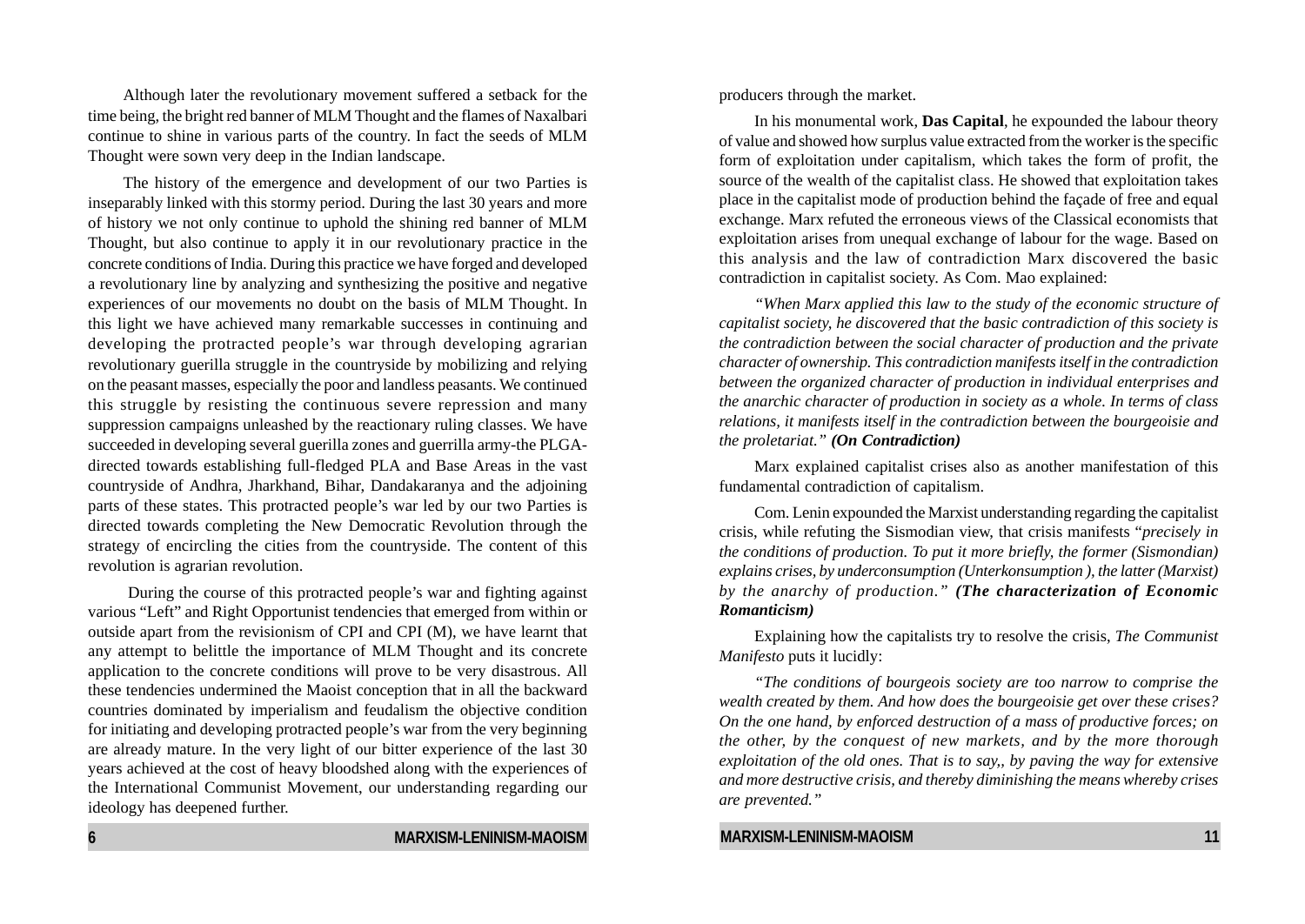Marx gave to philosophy the revolutionary task of changing the world. This is expressed in the famous statement made by Marx in his **Theses on Feuerbach:** *"The philosophers have only interpreted the world, our task is to change it".*

 Marx and Engels defined matter as material reality existing objectively and that it gets reflected in human consciousness. Marxist philosophical materialism thus resolved the fundamental question in philosophy- that concerning the relation of thinking and being ...spirit to nature.

They also proved most scientifically the second aspect in the fundamental question in philosophy, viz, can human consciousness properly reflect objective reality? Marxist theory of knowledge totally rejected agnosticism and skepticism, asserted that nothing in the world remains forever as a "thing-initself" or unknowable. Marxist theory of knowledge asserted that social practice is the source of knowledge. Completely rejecting rationalist and empiricist trends, it also stated that social practice is the measure of truth.

Marx synthesized the knowledge gained by humankind over the centuries and, basing himself mainly on all that was rational in German classical philosophy, English classical political economy and French revolutionary and socialist doctrines, Marx discovered the Materialist Conception of History. He defined the human essence as the ensemble of social relations.

In the field of political economy, Marx's greatest contribution is the analysis of Capital.

As explained by Lenin and cited by Com. Mao in his *'On Contradiction', "In his Capital, Marx first analyses the simplest, most ordinary and fundamental, most common and everyday relation of bourgeois (commodity) society, a relation encountered billions of times, viz. the exchange of commodities. In this very simple phenomenon (in this "cell" of bourgeois society) analysis reveals all the contradictions (or the germs of all the contradictions) of modern society. The subsequent exposition shows us the development (both growth and movement) of these contradictions and of this society in the [summation] of its individual parts, from its beginning to its end."*

Thus where the bourgeois economists saw a relation between things (the exchange of one commodity for another) Marx revealed a relation between people. The exchange of commodities expresses the tie between individual

It is in this overall context, when the modern revisionists and those claiming to be followers of Mao Thought have been undermining the universal significance and application of Mao's contributions and thereby refusing to accept it as a higher stage of Marxism-Leninism that our unified Party is bringing out this document. As the focus of this document is on Maoism, the basic tenets of Marxism and Leninism are dealt here briefly as introduction to show the Marxist-Leninist foundations. Comrade Mao Tse-tung not only firmly based on this foundation but also inherited, defended and developed it to a new, third and qualitatively higher stage. Hence MLM is the continuity of thought of our great Marxist teachers, and is also an integrated whole. Though in our understanding there is no distinction between MLM Thought and MLM and no Chinese Wall can separate the two, we have adopted Marxism-Leninism-Maoism as a new, third and qualitatively higher stage because it is more scientific and appropriate.

It should be borne in mind that the present document is an outline of the guiding principles of MLM. Taking this into consideration, we have to refer to the classical writings of Marx, Engels, Lenin, Stalin and Mao Tse-tung and creatively apply them to the concrete practice of the Indian revolution to solve the multifarious problems of our revolution.

As Com. Lenin said, "*The role of vanguard fighter can be fulfilled only by a party that is guided by the most advanced theory.*" And this most advanced theory is the theory of Marxism-Leninism-Maoism. Hence our Party declares firmly to the workers, peasants and all the toiling and oppressed people of our country (as well as to the international proletariat and the oppressed masses of the world) that our guiding ideology is Marxism-Leninism-Maoism.

### **Stages in the Development of the Proletarian Ideology**

"*Marxism is not a lifeless dogma, not a completed, ready-made, immutable doctrine, but a living guide to action*" said Com. Lenin, and it is *"bound to reflect the astonishingly abrupt change in the conditions of social life."*

It is precisely because Marxism is a living science, and not a lifeless dogma, has living connection with, and serves practice, that it undergoes continuous development and gets enriched in the course of development of the class struggle, the struggle for production and scientific experiment. The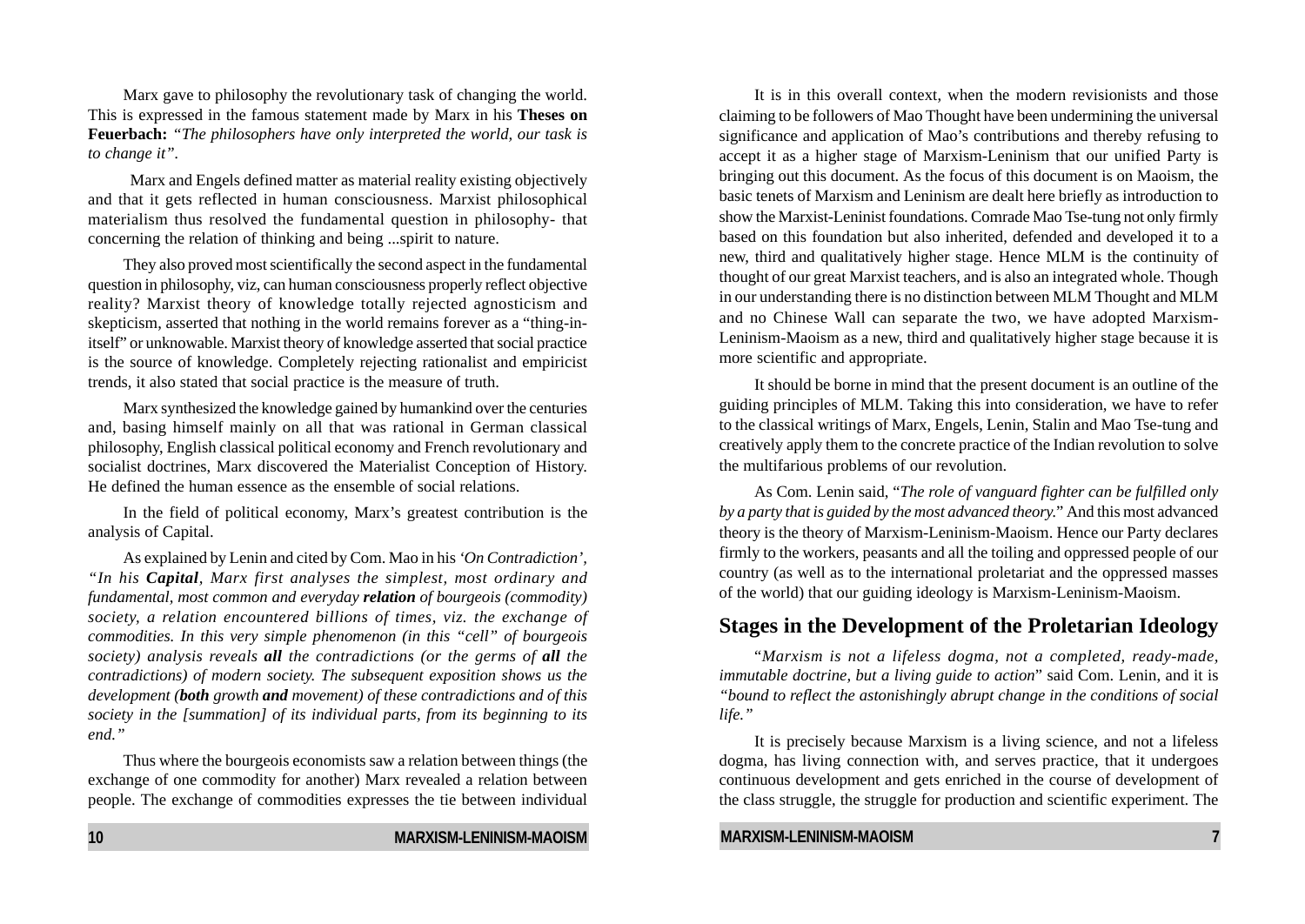Theory, Ideology or science of Marxism-Leninism-Maoism is the synthesis of the experiences of class struggle in all spheres and in all countries over the last 150 years. It is a comprehensive whole of philosophy, political economy and scientific socialism or class struggle of the proletariat.

MLM has been forged and expounded by the most brilliant leaders of the international proletariat-Marx, Engels, Lenin, Stalin and Mao Tse tung-in the crucible of class struggle and the ideological struggle against bourgeois ideology and its various manifestations in the form of revisionism and various other alien class tendencies in the past 150 years. It is an invincible weapon in the hands of the international proletariat and other oppressed and exploited masses to understand and transform this world by carrying out the revolution. It is a living and scientific ideology which has constantly developed and enriched during the course of revolutionary practice in the International Communist Movement.

Marxism, the scientific theory developed by Marx and Engels, laid the foundation of the new science and became firmly established by the last decade of the 19th century after defeating all the bourgeois, petty-bourgeois and opportunist trends in the International Communist Movement in a bitter struggle lasting for almost half-a-century. Marxism is the first stage in the development of the scientific ideology of the proletariat.

The second great leap in the science of Marxism took place in the initial decades of the 20th century under conditions of monopoly capitalism, which took the form of imperialism. It was in the course of creatively applying the basic tenets of Marxism to the concrete practice of the Russian Revolution and the World Proletarian Revolution and in the course of the ideologicalpolitical struggle against revisionists like Bernstein, Kautsky and dogmatic Marxists like Plekhanov, that Com. Lenin defended, enriched and developed Marxism to a new and higher stage of proletarian science. Thus Marxism-Leninism represented the second stage in the development of the scientific ideology of the proletariat.

The third great leap in the development of the proletarian science was brought forth by Com. Mao by applying the basic tenets of Marxism-Leninism to the concrete practice of the Chinese Revolution and the World Proletarian Revolution and in the course of the resolute struggle against modern revisionism led by Khrushchov & Co. He firmly defended, enriched and developed the science of Marxism-Leninism to a new and higher stage by

making significant contributions to the three component parts of Marxism-Leninism. Thus Marxism-Leninism-Maoism marks the third stage in the development of the scientific ideology of the proletariat.

A correct scientific understanding of the development of the ideology of the proletariat over the last 150 years is very essential in order to grasp the significance of Marxism-Leninism-Maoism as a qualitatively higher stage of Marxism-Leninism.

# **Marx and Marxism**

Pointing out the objective conditions that gave birth to the science of Marxism Com. Mao states :

*"For a very long period in history, men were necessarily confined to a one-sided understanding of history of society because, for one thing, the bias of the exploiting classes always distorted history and, for another, the small scale of production limited men's outlook. It was not until the modern proletariat emerged along with immense forces of production (large-scale industry) that man was able to acquire a comprehensive historical understanding of the development of society and turn this knowledge into science, the science of Marxism."* **(Mao - On Practice, Selected Works, Vol I, page 206)**

And Com.Stalin succinctly sums up the essence of Marxism thus:

"*Marxism is the science of the laws governing the development of nature and society, the science of the revolution of the oppressed and exploited masses, the science of the victory of socialism in all countries, the science of building a communist society."*

Karl Marx, along with his close comrade-in-arms, Frederick Engels, developed the philosophy of dialectical materialism as a method and outlook; applied the dialectical method to discover the laws of motion of social development or the materialist conception of history; developed the science of political economy which discovered the laws of motion of capitalism with its inherent class contradictions and the doctrine of surplus value-the cornerstone of Marx's economic theory-which uncovered the source of exploitation; developed the theory of scientific socialism based on the doctrine of the class struggle; and outlined the principles governing the tactics of the class struggle of the proletariat.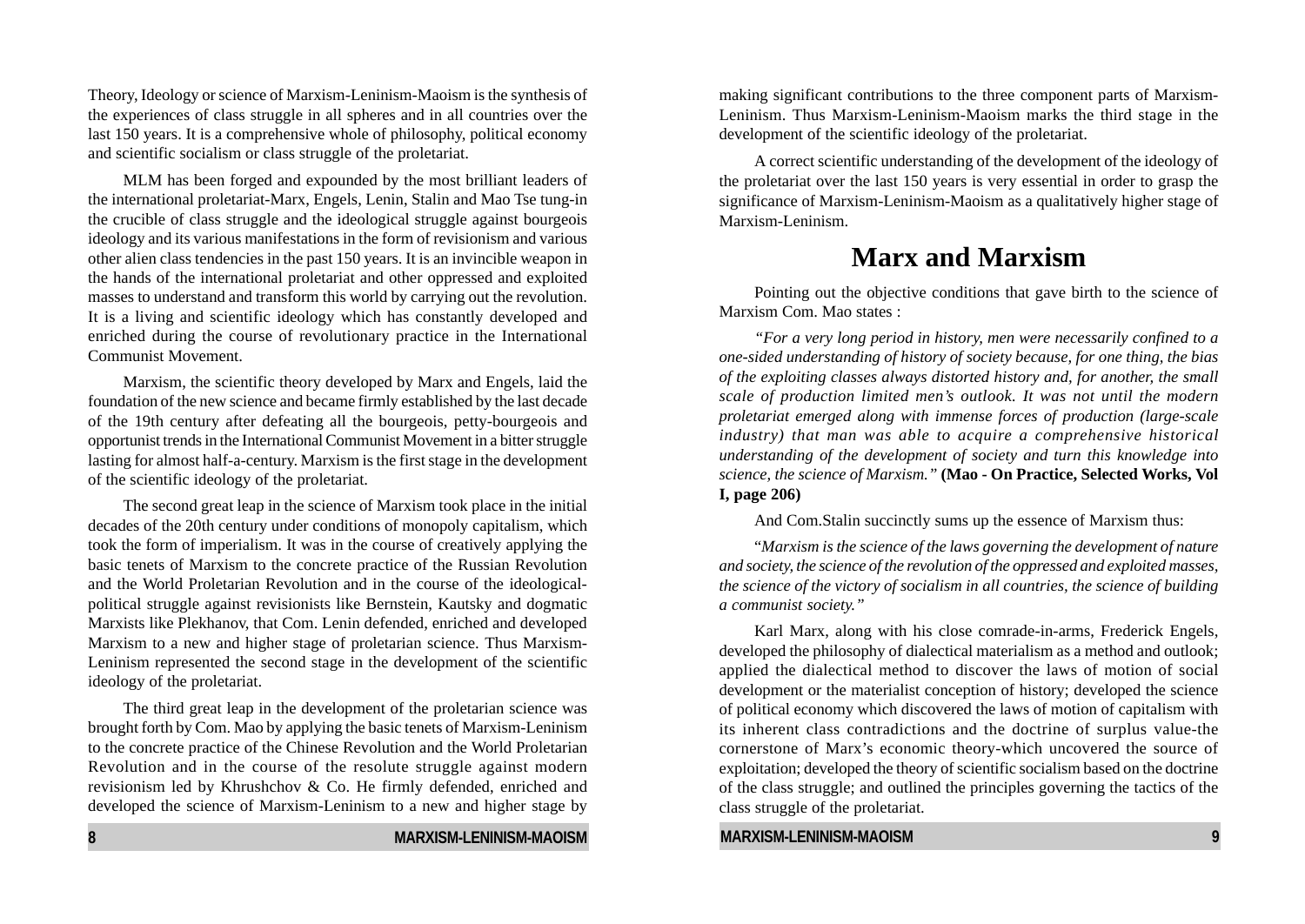and shift all the blame on others. In developing the mass line Mao Tsetung continued to stress that communist should set an example in learning from the masses and relying on them.

#### **On Democratic Centralism**

Mao's dialectical presentation of the understanding of democratic centralism was a significant contribution to the Marxist theory of organisational principles. He stressed on creating *'a political situation in which we have both centralism and democracy, both discipline and freedom, both unity of will and personal ease of mind and liveliness'* both inside and outside the Party and said that "*Otherwise it will be impossible to arouse the enthusiasm of the masses. We cannot overcome difficulties without democracy. Of course, its even more impossible to do so without centralism. But if there's no democracy there won't be any centralism."*

"*Without democracy there can't be correct centralism because centralism can't be established when people have divergent views and don't have unity of understanding. What is meant by centralism? First, there must be concentration of correct ideas. Unity of understanding, of policy, plan, command and action is attained on the basis of concentrating correct ideas. This is unity through centralism. But if all those concerned are still not clear about the problems, if their opinions are still unexpressed or their anger is still not vented, how can you achieve this unity through centralism? Without democracy, it is impossible to sum up experience correctly. Without democracy, without ideas coming from the masses, it is impossible to formulate good lines, principles, policies or methods."*

Mao also explained the dialectical relationship between democratic centralism and dictatorship of the proletariat:

*"Without democratic centralism, the dictatorship of the proletariat cannot be consolidated. Without broad democracy for the people, it is impossible for the dictatorship of the proletariat to be consolidated of for political power to be stable. Without democracy, without arousing the masses and without supervision by the masses, it is impossible to exercise effective dictatorship over the reactionaries and bad elements or to remould them effectively."*

He warned that if the DOP is not consolidated based on democratic centralism it is impossible to establish a socialist economy and then China will turn into a bourgeois state and the DOP will turn into a dictatorship of the

**32 MARXISM-LENINISM-MAOISM**

Lenin considered that the dictatorship of the proletariat is essential to check the rise of the new bourgeoisie. Moreover, basing on the law of the uneven economic and political development of capitalism, Lenin came to the conclusion that, because capitalism developed extremely unevenly in different countries, socialism would achieve victory first in one or several countries but could not achieve victory simultaneously in all countries. Therefore, in spite of the victory of socialism in one or several countries, other capitalist countries still exist, and this gives rise to imperialist subversive activities against the socialist states. Hence the struggle will be protracted. This was very lucidly brought out by the CPC in its famous June 14 Letter of 1963:

*"After the October Revolution, Lenin pointed out a number of times that:*

 *a. The overthrown exploiters always try in a thousand and one ways to recover the "paradise" they have been deprived of.*

 *b. New elements of capitalism are constantly and spontaneously generated in the petty-bourgeois atmosphere.*

 *c. Political degenerates and new bourgeois elements may emerge in the ranks of the working class and among government functionaries as a result of bourgeois influence and the pervasive, corrupting atmosphere of the petty bourgeoisie.*

 *d. The external conditions for the continuance of class struggle within a socialist country are encirclement by international capitalism, the imperialists' threat of armed intervention and their subversive activities to accomplish peaceful disintegration. "*

. This thesis of Lenin that the struggle between socialism and capitalism will embrace a whole historical epoch is a tremendous contribution to the theory of building socialism and communism.

Lenin made a path-breaking leap in the concept and practice of Party building, which is a great addition to the arsenal of Marxism. Lenin considered it of prime importance for the proletariat to establish its own genuinely revolutionary political party, which completely breaks with opportunism, that is, a Communist Party, if the proletarian revolution is to be carried through, and the dictatorship of the proletariat established and consolidated. He brilliantly summed up the need for the party in the famous phrase "*The Proletariat, in its struggle for power, has no weapon other than organization".*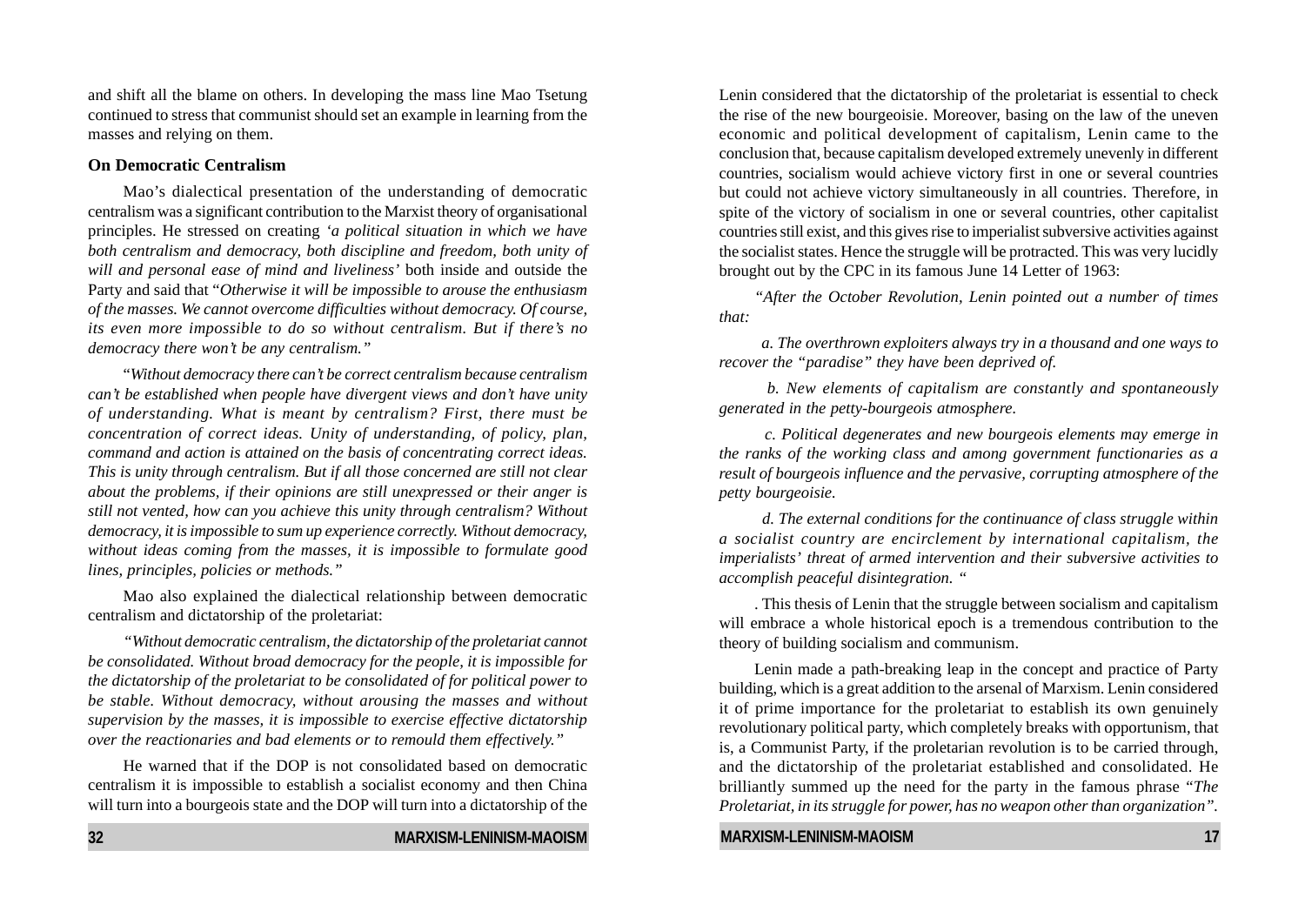He postulated that the Party is the highest form of class organization that directs all other forms of organization of the masses, that the dictatorship of the proletariat can be realized only through the proletarian Party, and that the Party should consist of a stable nucleus of professional revolutionaries with an extensive network of Party membership. This political party must identify itself with the masses and attach great importance to their creative initiative in the making of history; it must closely rely on the masses in revolution as well as in building Socialism and Communism.

The Leninist understanding on the national question is qualitatively of a higher level. He fought both the chauvinism of the oppressor nation and the narrow nationalism of the oppressed nation and laid out a correct policy for the Party of the proletariat on the national question i.e. complete equality of rights for all nations; the right of nations to self-determination, including the right of secession, and the amalgamation of all nations. He showed how the national and colonial question is a component part of the general question of the world proletarian revolution and how it can be resolved only by the complete elimination of imperialism worldwide. According to the National and Colonial Thesis of Com. Lenin, the proletarian revolutionary movements in the capitalist countries should ally themselves with the national liberation movements in the colonies and dependent countries; this alliance can smash the alliance of the imperialists with the feudal and comprador reactionary forces in the colonies all dependent countries, and will therefore inevitably put a final end to the imperialist system throughout the world.

Lenin creatively developed the ideas of Marx and Engels on an alliance of the working class and the peasantry into an integral doctrine. Refuting the line of the Mensheviks like Plekhanov who argued that the proletariat should only play the role of extreme left opposition and leave the leadership role of the bourgeois democratic revolution in Russia to the bourgeoisie and that the peasantry should be left under the latter's tutelage, Lenin formulated the strategic plans for both the stages of revolution in Russia as: "*The proletariat must carry the democratic revolution to the completion, allying to itself the mass of the peasantry in order to crush the autocracy's resistance by force and paralyse the bourgeoisie's instability. The proletariat must accomplish the Socialist revolution, allying to itself the masses of the semi-proletarian elements of the population, so as to crush the bourgeoisie's resistance by force and paralyse the instability of the peasantry and the petty-bourgeoisie."*

regarding the Communist Party who emphatically stated that *" if there is to be revolution there must be a revolutionary party."* The party must be armed with the scientific ideology of MLM, it must be built on revolutionary style and should be well disciplined, using the method of criticism and self- criticism and closely linked with while relying vast masses of the People. Apart from fighting against bourgeoisie ideology and various shades of revisionism Com. Mao developed the profound understanding of how to develop and preserve and enhance the proletarian character of the party through waging active and relentless struggle against the influence of the bourgeoisie tendencies inside the party ranks at all levels.

Com. Mao taught that the communist party plays the primary and vanguard role in all matters before, during and often the revolution in leading the proletariat and the masses in the historic struggle leading toward communism. He developed the profound understanding of how to develop and preserve the proletarian character of the party through waging an active and serious struggle against bourgeois and petti-bourgeois tendencies in the party ranks at all levels. In addition to the ideological remoulding of the party members the weapon of criticism and self-criticism should be used for strengthening the party organisation and increasing its fighting capacity. In opposing subjectivism and sectarianism and other alien class tendencies communist must firstly "learn from past mistakes to avoid future ones," and secondly "cure the sickness to save the patient", this is the only correct and effective method. He also set a new example to constantly rectify the party in order to proletarianise the Party and safeguard the political line through initiating rectification campaigns from time to time. He also warned against subjectivism, arbitrariness and vulgarisation of criticism and emphasised that during this process statements should be based on facts and criticism should stress the political side.

Com. Mao highlighted the importance of integration of the leadership with the masses. Thereby he emphasised that they should be bold in unleashing their initiative and creativity. For this they should set an example in "simple living and hard work". Both commandism and the attitude of dispensing favours have to be fought. Communists must be modest and prudent and guard against arrogance and impetuosity; they must be imbued with the spirit of self-criticism and have the courage of correcting the mistakes and shortcomings in their work. They must not cover up their errors and claim the credit for themselves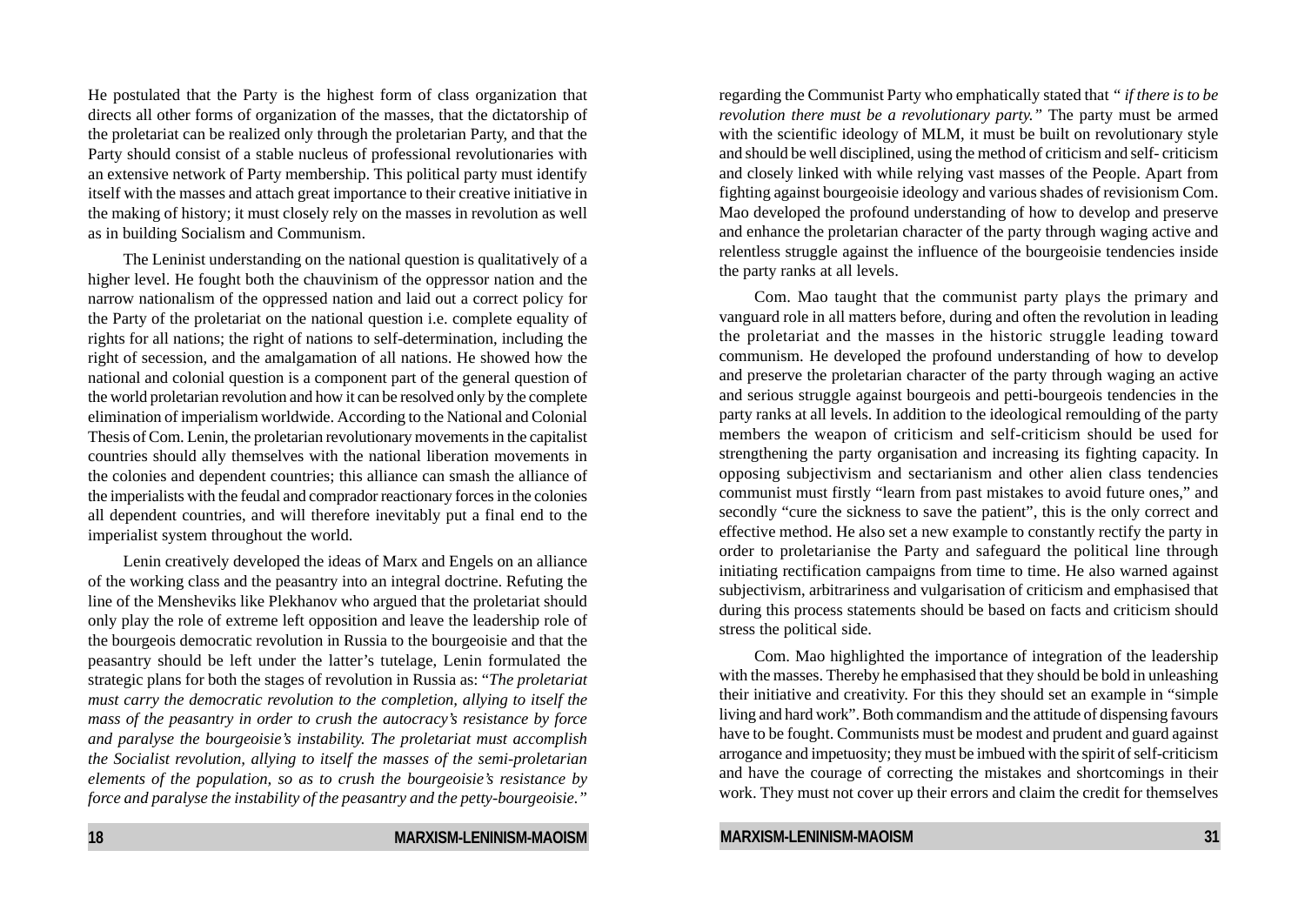*class and the people), but above all between the Party's leading bodies and the masses within the Party (between the cadres and the rank and the file); in other words there must be a correct organisational line. There fore, just as in each period of the Party's history Comrade Mao Tse-tung has laid down a political line representing the interests of the masses, so he has laid down an organisational line serving the political line and maintaining ties with the masses both inside and outside the Party."*

#### **Three Magic Weapons**

The "Three Magic Weapons"-the party, army and the united front-is another new thesis developed by Com. Mao. The deeper understanding and masterful use of these weapons by the party of the proletariat can and will guarantee the advancement of revolution towards victory. It is extremely necessary to understand and grasp not only the significance of each weapon taken by itself but it is more important to understand and master their interrelationship in theory and, more importantly, in concrete practice. In this regard Com. Mao remarkably concluded : *"Our eighteen years experience show that the UF and armed struggle are the two basic weapons for defeating the enemy. The UF is a UF for carrying on armed struggle, and party is the heroic warrior wielding the two weapons, the UF and the Armed Struggle to storm and shatter the enemy's positions. That is how they are related to each other.*" (Mao, "Introducing the Communist" Vol. II, Page 295)

This is the essence of Com. Mao's theory in understanding and correctly handling the two weapons, UF and Armed Struggle, by the Party of the Proletariat.

Apart from the three magic weapons Com. Mao also developed an important guideline in understanding and developing the relationship of other forms of organization and struggles. He said that *"....war is the main form of struggle and the army is the main form of organization. Other forms such as mass organizations and mass struggles are also extremely important and indeed indispensable and in no circumstances to be overlooked, but their purpose is to serve the war."* This is the most correct criterion in judging the performance of all other forms of organization and forms of struggles.

#### **Communist Party**

Com. Mao further developed the vanguard role of the Leninist concept

Analysing the international and the internal conditions in Russia in the era of imperialism Lenin thus developed a completely new theory of two stages of revolution-bourgeois democratic and proletarian socialist-both of which are indivisible and should be led by the proletariat.

Leninism developed through relentless fight against the various shades of opportunists such as the Bernstenian revisionists, Narodniks, Economists, Mensheviks, Legal Marxists, Liquidators, Kautskyites, Trotskyites, etc. Lenin drew up the tactics by taking Marxism as not a dogma but a guide to action. The amazing clarity of the tactical slogans and the astounding boldness of the revolutionary plans of Lenin won over all the Left forces in the Second International and the revolutionary masses to the side of the Bolsheviks.

Lenin considered revisionists as agents of imperialism hiding among the ranks of the working class movement and said: "…*the fight against imperialism is a sham and humbug unless it is inseparably bound up with the fight against opportunism."*

With the collapse of the Second International during the First World War due to the betrayal by most of the Social-Democratic Parties that pursued a national chauvinist policy of "*Defence of the Fatherland"*, Com. Lenin formed the Third International immediately following the War and made it a powerful instrument of the international proletariat in its fight against imperialism.

While Marxism is the doctrine of the era of relative peaceful development of capitalism and Leninism is the doctrine of the era of imperialism and proletarian revolution.

Describing the conditions under which Leninism arose, Com.Stalin said: *"Leninism grew up and took shape under the conditions of imperialism, when the contradictions of capitalism had reached an extreme point, when the proletarian revolution had become an immediate practical question, when the old period of preparation of the working class for revolution had come up and passed over to a new period, that of direct assault on capitalism".* And that "*Leninism is the theory and tactics of the proletarian revolution in general, the theory and tactics of the dictatorship of the proletariat in particular."*

Lenin's teachings on imperialism, on proletarian revolution and the dictatorship of the proletariat, on war and peace, and on the building of socialism and communism still retain their full vitality. The science of Marxism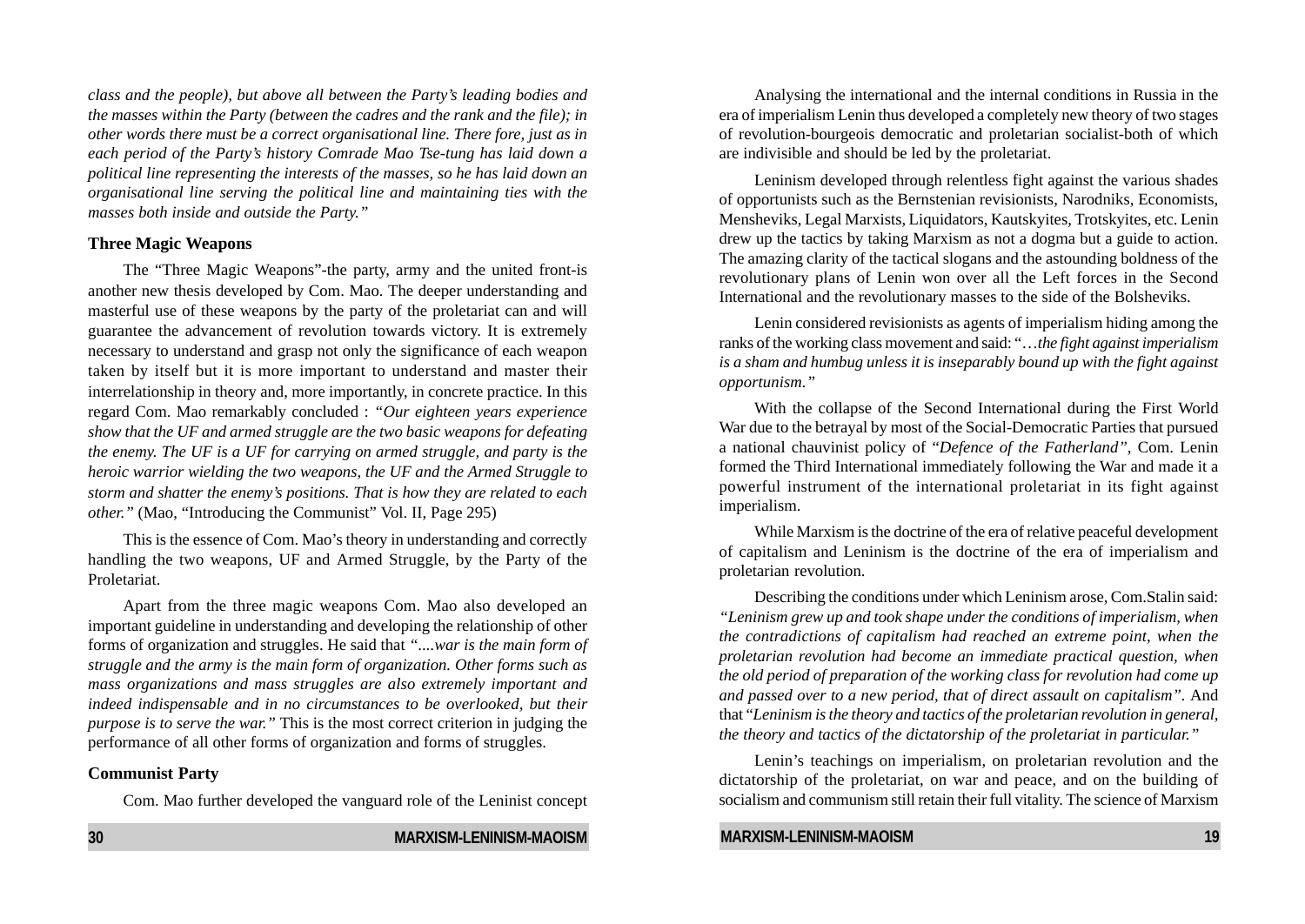thus took a qualitative leap into the second and higher stage of Marxism-Leninism in the course of the proletarian revolution and the struggle against the opportunists of the Second international in the imperialist stage of capitalism.

# **Stalin's Defence of Marxism-Leninism**

Stalin's contribution is part and parcel of Leninism. Based on the theoretical foundations of Com. Lenin he further enriched and played a leading role in construction of socialism in the USSR, the world's first ever socialist country.

Com. Stalin, the comrade-in-arms of Lenin, creatively applied, defended and developed Marxism-Leninism in some fields. He led the International Communist Movement, in the three decades after the death of Com.Lenin. He played a glorious role in defeating the Hitler fascism during the 2nd World War.

Stalin defended and developed Marxism-Leninism in the fight against various kinds of opportunism, against the enemies of Leninism, the Trotskyites, Zinovievites, Bukharinites, and other bourgeois agents.

Stalin made an indelible contribution to the international communist movement through a number of theoretical writings such as those on the Nationality question, *Economic Problems of Socialism in the USSR, History of the CPSU(B),* on linguistics, etc and is known for the most lucid, popular and simplified presentation of the works of Lenin such as "*The Foundations of Leninism*" making them easier to grasp by the Marxist-Leninists all over the world.

# **Mao and Maoism**

Combining the Chinese Revolution and the international proletarian revolution with the universal truth of Marxism-Leninism, Com.Mao has protected, inherited and developed Marxism-Leninism to a new and higher stage in the field of philosophy, political economy, military science and scientific socialism. Com.Mao has further developed the Marxist-Leninist strategy and tactics. Protracted people's war was developed through revolutionary struggle and was for long 28 years in colonial, semi-colonial, semi-feudal China-in a situation totally different from the capitalist Europe.

thereby facilitating the advance of the regular people's army and the guerilla units. Com.Mao taught that Party should always command the gun and the gun must never be allowed to command the Party.

Com. Mao also profoundly chalked out the three distinct but interlinked stages that the revolutionary war would generally traverse through. These are the stage of strategic defensive, the stage of strategic stalemate or strategic equilibrium and finally the stage of strategic offensive. The duration of these stages will vary according to varying conditions of a country. Com. Mao forcefully stated that "*It is imperative that we arouse interest in the study of military theory and direct the attention of the whole membership to the study of military matters*." In this context of developing and applying the military line, the military writings of Mao Tse-tung are a guide to action. These must be studied and grasped for continuously deepening and advancing the revolutionary protracted people's war to higher and higher stages.

#### **Mass Line**

Com. Mao further developed the concept regarding the revolutionary mass line based on his famous dictum that "*the people and the people alone are the motive force in making world history."* He explained the basic method of leadership by showing how correct ideas are formed in the leadership by taking the ideas of the masses and concentrating them, and again going to the masses, persevering in the ideas and carrying them through.*.* He stated that "*take the ideas of the masses (scattered and unsystematic ideas), and concentrate them (through study, turn them into concentrated and systematic ideas) then go to the masses and propagate and explain these ideas until the masses embrace them as their own, hold fast to them and translate them into action and test the correctness of these ideas in such action."*

Such is the essence of Mao's mass line.

The 1945 CPC '*Resolution on Certain Questions in the History of Our Party'*, lucidly summed up Com.Mao's conception of mass line inside and outside the Party:

*"As Comrade Mao Tse-tung says, the correct line should be 'from the masses, to the masses'. To ensure that the line really comes from the masses and particular that it really goes back to the masses, there must be close ties not only between the Party and the masses outside the Party (between the*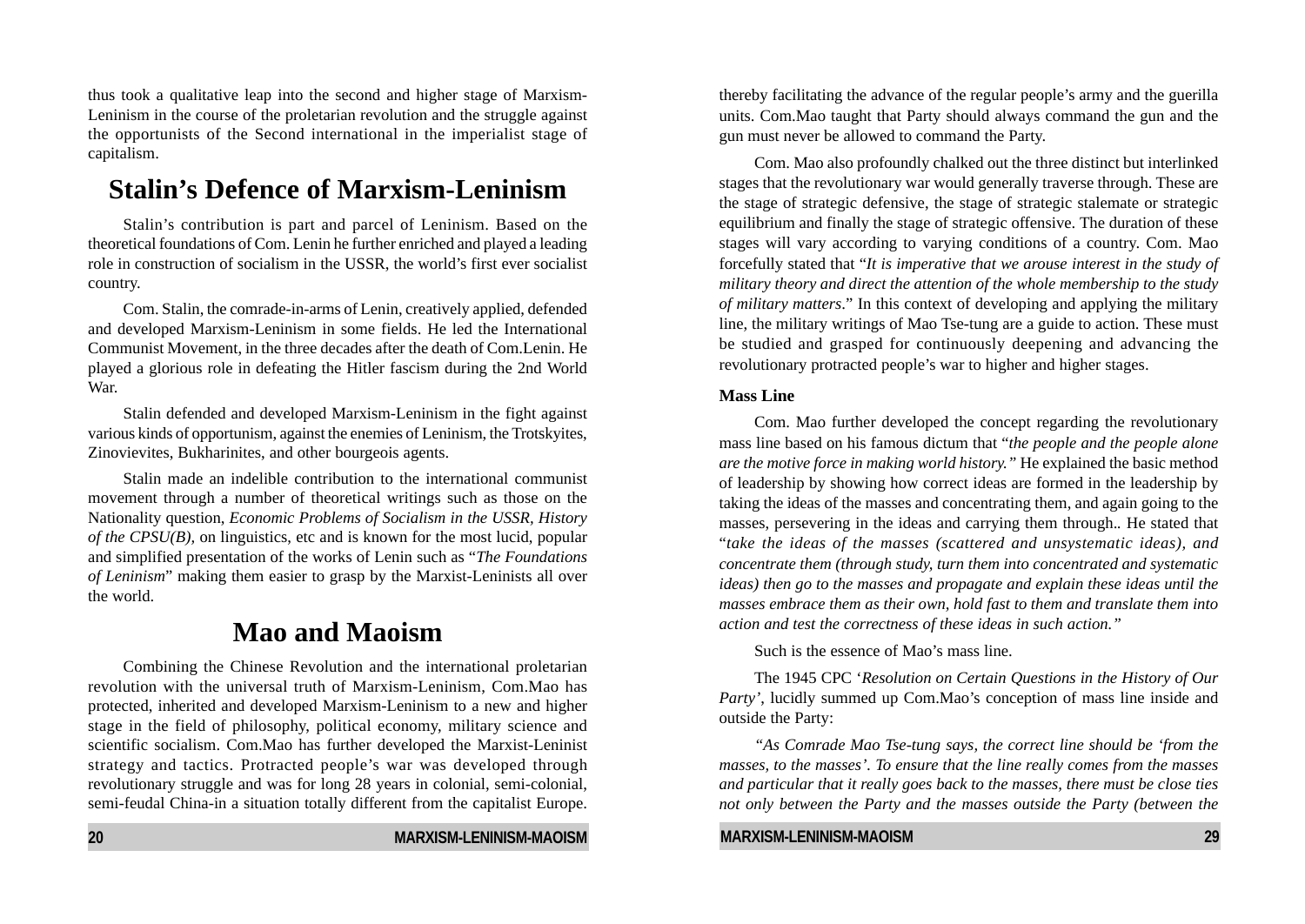Comrade Mao systematically and comprehensively formulated the basic principles of building up the Red Army and of the Red Army's strategy and tactics during the course of China's Revolutionary war, or in short, the laws that govern the people's war. The basic strategic and tactical principles of the Red Army were derived from the principal characteristics of China's revolutionary war These basic principles, together with other military theories, constitute the military line of the CPC represented by Com. Mao.

The principles and theories comprising the military line have enriched the military science and have become a guide for directing the war, particularly in colonial, semi-feudal. semi-colonial countries as the experiences of the people's wars and national liberation struggles in several countries since the Second World War amply demonstrate.

One of the greatest contributions of Com.Mao to military science lies precisely in his interpreting guerilla warfare on a strategic level. Formerly, guerilla warfare was only considered as a tactical problem. He said that throughout the period of war, guerrilla warfare and mobile warfare of a guerilla character are the chief forms of fighting. The strategic role of guerilla warfare is two-fold, to support regular warfare and to transform itself into regular warfare. While guerilla warfare is basic, he stressed that "*the outcome of the war depends mainly on regular warfare, especially in its mobile form",* and that "*these two forms of warfare will afford full play to the art of directing the war and to the active role of man*". Which form of warfare-guerilla, mobile, positional-will assume the main form at a particular phase of the protracted people's war depends on the concrete conditions. But in all conditions the basic principle will remain *"You fight your way and we'll fight ours: We fight when we can win and we retreat when we cannot."* In the same way he categorically stated that " *all the guiding principles of military apparatus grow out of one basic principle, 'to preserve oneself and destroy the enemy'".* All technical principles and all principles concerning tactics, campaigns and strategy represent application of this basic principle.

One of the most important contributions of Mao is the involvement of the broad masses in the people's war. He showed that it is the people, not weapons that are decisive in carrying out the people's war. The development of the people's militia as the local fighting force with the slogan of "*Every citizen a soldier*" spread the guerilla warfare in depth and breadth throughout China. Guerilla warfare acquired a mass character behind the enemy lines

His theory of the New Democracy is also a unique contribution to the arsenal of Marxism-Leninism.

After the successful completion of the great Chinese Revolution in 1949 he made some of his most brilliant contributions through the process of leading a worldwide struggle against Khrushchov revisionism as well as modern revisionism which is popularly known as The Great Debate in the history of the International Communist Movement and thereafter by making continuous contributions to the treasury of Marxism-Leninism, he initiated and led the earth-shaking GPCR which marked a historical turning point in the history of International Communist Movement. During this period he developed the theory of continuing the revolution under the dictatorship of the proletariat to prevent the restoration of capitalism thereby consolidating and strengthening the socialist system and the dictatorship of the proletariat with the very purpose of advancing it towards communism on a world scale. On the whole, Com. Mao developed the science of Marxism-Leninism to its third, higher and qualitatively new stage.

 **Marxist philosophy:** Mao Tse-tung made invaluable contributions in greatly developing the proletarian philosophy of dialectical materialism including the theory of knowledge. Through his penetrating study of society and human thought and particularly fighting against the dogmatists and made a conceptual leap in understanding and developing the law of contradiction. He pointed out that law of contradiction, the unity and struggle of opposites, is the fundamental law of motion governing nature and society including the human thought. He expounded that the unity and identity in all things and processes is temporary and relative, while the struggle between opposites is constant and absolute which marks "*breaks in continuity*" and new leaps. He further explained this conceptual leap in identifying the relationship between the particularity of contradiction and the universality of contradiction. He said that in given condition, opposite in a contradiction possesses identity, and consequently can coexist in a single entity and can transform themselves into each other. This is the particularity and relativity of contradiction. But the struggle of opposites is ceaseless, it goes on both when the opposites are coexisting and when they are transforming themselves into each other, and this struggle becomes especially visible when the opposites are transforming themselves into one another - this is universality and absoluteness of contradiction. In this context he further said that in analysing the particularity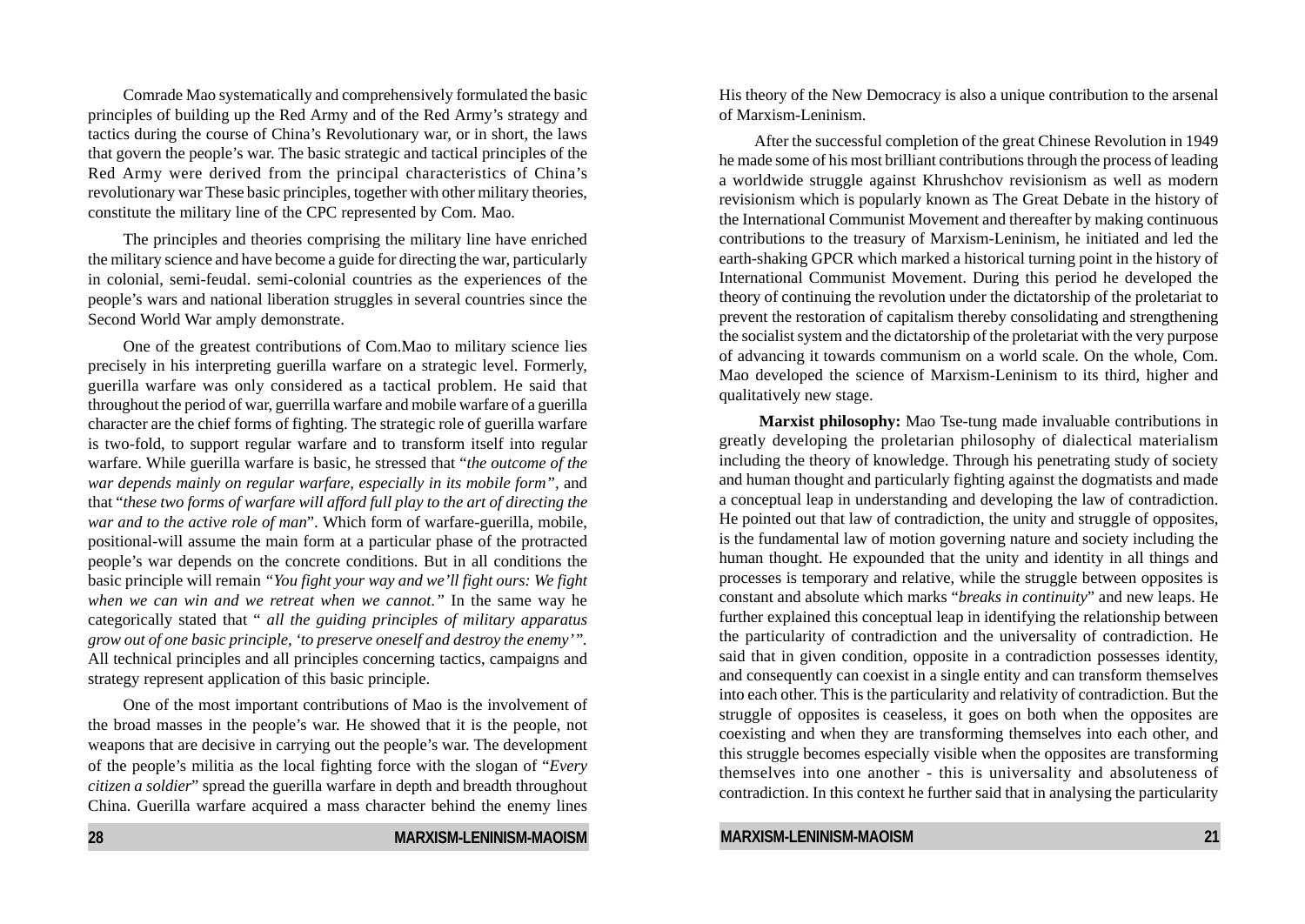of contradictions we must give attention to the distinction between the principal contradiction and the non-principal contradiction and to the distinction between the principal aspect and the non-principal aspect of a contradiction, while in studying and analysing the universality of contradiction and the struggle of opposites in contradiction, we must give attention to the distinction between the different forms of struggle. That is why he stressed that "*the study of the various states of unevenness in contradictions, of the principal and the nonprincipal contradictions and of the principal and the non-principal aspects of a contradiction constitutes an essential method by which a revolutionary political Party correctly determines its strategic and tactical policies both in political and in military affairs."*

#### *(Mao - 'On Contradiction' Selected Readings, Page 117)*

How we must study every great system of the forms of motion of matter, Com. Mao said, *"It is necessary not only to study the particular contradiction and the essence determined thereby of every great system of the forms of motion of matter, but also study the particular contradiction and the essence of each process in the long course of development of each form of motion of matter . In every form of motion, each process of development which is real (and not imaginary) is qualitatively different. Our study must emphasise and start from this point." (On Contradiction).*

How to solve the qualitatively different contradictions Com.Mao taught us, *"qualitatively different contradictions can only be resolved by qualitatively different methods." ( Ibid.).* How to study a long process he advised us to remember the following guideline: *" the process is marked by stages. If people do not pay attention to the stages in the process of development of a thing, they cannot deal with its contradictions properly."*

Regarding the interrelationship between class struggle and the development of ideology, Com. Mao said, "*The three basic constituents of Marxism are scientific socialism, philosophy and political economy. The foundation is social science, class struggle. There is a struggle between the proletariat and the bourgeoisie. Marx and others saw this. Utopian Socialists are always trying to persuade the bourgeoisie to be charitable. This won't work. It is necessary to rely on the class struggle of the proletariat…….it is only starting from this view-point that Marxism appeared. The foundation is class struggle."* (*Talks on the Question of Philosophy, Mao, 1964*)

Mao developed a qualitatively new theory of protracted people's war. Before the Chinese Revolution the path of armed insurrection, generally known as the soviet model of revolution, was considered as the general path for the seizure of power by the working class. But great Mao Tsetung solved the question of successful completion of the revolution in the colonial, semicolonial and semi-feudal countries. He solved this question by waging a bitter struggle against various right, dogmatist and "left" deviations and learning from mistakes in the course of advancing the Chinese revolution. With the victorious completion of this revolution the truth that has come out is marked with internationalist significance. This truth is revolution in colonial, semicolonial and semi-feudal countries can be victorious generally by following the path and the principles underlying the strategy and tactics of the Chinese Revolution. According to this path the countryside will remain the main centre of the revolution and armed agrarian revolution will be the key in the creation of the unending flow of armed revolutionary forces from the mass of the peasantry, which will lead towards establishing the invincible people's army. The protracted people's war will advance towards victory by liberating the vast areas of the countryside first and then encircling and finally capturing the cities.

During this revolution Com. Mao put forth immense importance to the building of a staunch and heroic people's army and establishment of the liberated base areas firstly in the strategic areas of the countryside. The emergence of the base areas will contribute to enhance and expedite the revolutionary high tide throughout the country and this lays the basis for building up new base areas. Moreover, the task of carrying out the revolutionary transformations in the base areas, by mobilising and relying on the masses themselves, will help in further strengthening these base areas politically, economically as well as culturally, which will definitely help in achieving new victories in the protracted people's war.

#### **Military Line**

Com. Mao developed a most comprehensive military line of the proletariat of a new type in the history of the international communist movement. He developed this line by comprehending the laws of war developed in the previous history and particularly by basing on the Marxist-Leninist understanding regarding the revolutionary warfare.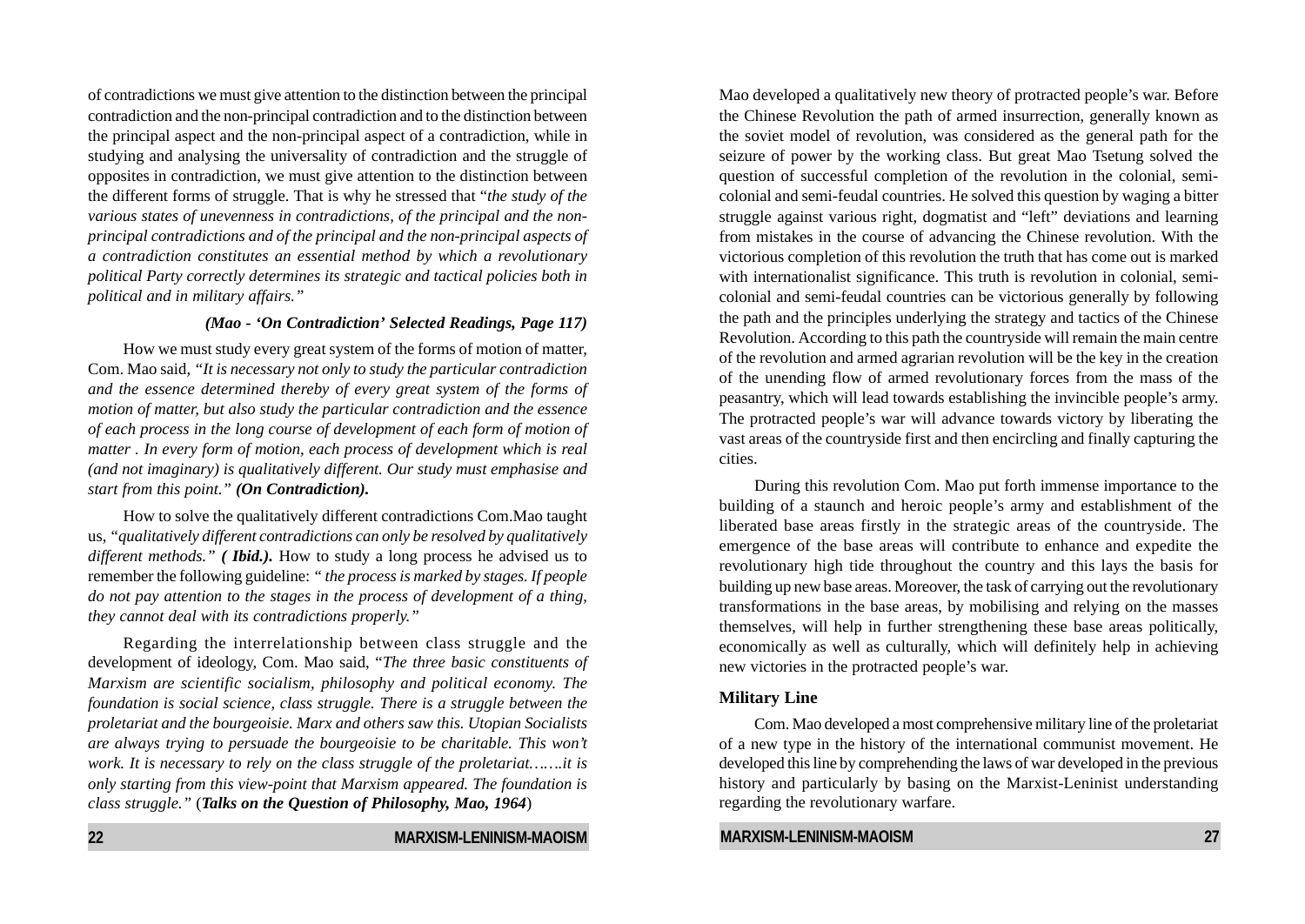weapons; and the revolutionary mass line.

Com. Mao's revolutionary line emerged by creatively and masterfully applying the science of Marxism-Leninism to the concrete practice of the Chinese Revolution. During the long and complex course of the Chinese Revolution he developed a qualitatively new theory regarding the nature and the path of the revolution for the colonial, semi-colonial and semi-feudal countries; developed the strategic and tactical principles of people's war and enriched the military science; and developed the mass line and class line and thereby developed the new theory of continuing the revolution under the dictatorship of the proletariat..

#### **New Democratic Revolution**

According to the new theory developed by Com. Mao that the revolution in the semi-colonial, semi-feudal, countries will generally pass through two different or distinct but inseparably interlinked stages. The first stage will be the New Democratic Stage, which will uninterruptedly pass over to the socialist stage directed towards communism. This is because these countries have not gone through the bourgeois democratic revolution and hence are oppressed by both imperialism and feudalism. by Basing on the Leninist thesis with regard to the Russian revolution Mao developed the theory of two stages to a qualitatively new level. Thus he explained that the democratic revolution in China is not the old type of bourgeois revolution but a new democratic revolution and that it had the two-fold task of overthrowing feudalism on the one hand, which determined the democratic character, and of overthrowing imperialism, which determined the national character of the revolution. The NDR will remain directed against imperialism, feudalism and comprador bureaucratic bourgeoisie. Agrarian revolution will be the axis of this revolution. The proletariat and its party will play the leading role in this revolution. He analysed that the bourgeoisie is divided into two sections-the comprador big bourgeoisie and the national bourgeoisie. While the former is the target of the revolution the latter is a vacillating ally in the democratic stage of the revolution. It is this penetrating analysis that made it possible for the CPC to forge a powerful united front of all the classes that stood opposed to imperialism and feudalism based on worker-peasant alliance and led by the working class.

#### **Path of Protracted People's War**

In order to victoriously carry out the new democratic revolution Com.

Mao also developed the dialectical understanding regarding the relationship between productive forces and relations of production, theory and practice, economic base and superstructure, matter and consciousness, and so on. He raised the understanding to a qualitatively higher level by pointing out that although productive forces, practice, matter, economic base, etc. are the principal aspects in the above contradictions, in certain conditions, aspects such as relations of production, theory, superstructure and consciousness can become the principal and play a decisive role.

Thus Mao stressed the profound truth that matter can be transformed into consciousness and then consciousness back into matter, thereby further developing the understanding of the conscious, dynamic role of man in every field of human activity.

Mao Tse-tung masterfully applied this understanding in analysing the relationship between theory and practice, he stressed that practice is both the sole source and ultimate criterion of truth and emphasising the leap from theory to revolutionary practice. He elaborating this understanding in developing the theory of knowledge :

"Discover the truth through practice, and again through practice verify and develop the truth. Start from perceptual knowledge and actively develop it into rational knowledge; then start from rational knowledge and actively guide revolutionary practice to change both the subjective and the objective world. Practice, knowledge, again practice and again knowledge. This form repeats itself in endless cycles, and with each cycle the content of practice and knowledge rises to a higher level. Such is the whole of the dialecticalmaterialist theory of knowledge, and such is the dialectical-materialistic theory of the unity of knowing and doing."

#### *(Mao, On Practice, Selected Reading, page 81-82)*

During the GPCR Mao Tse-tung gave utmost importance to the study and popularising the philosophy of the proletariat and thereby coined the term that "Philosophy is no mystery" and hence to take philosophy to the masses in their million he developed the new concept of *"one divides into two"* in opposing the revisionist thesis of *"Two combine into one"*. This became the most popular version of the law of the unity and struggle of opposites which marked a new development in philosophy.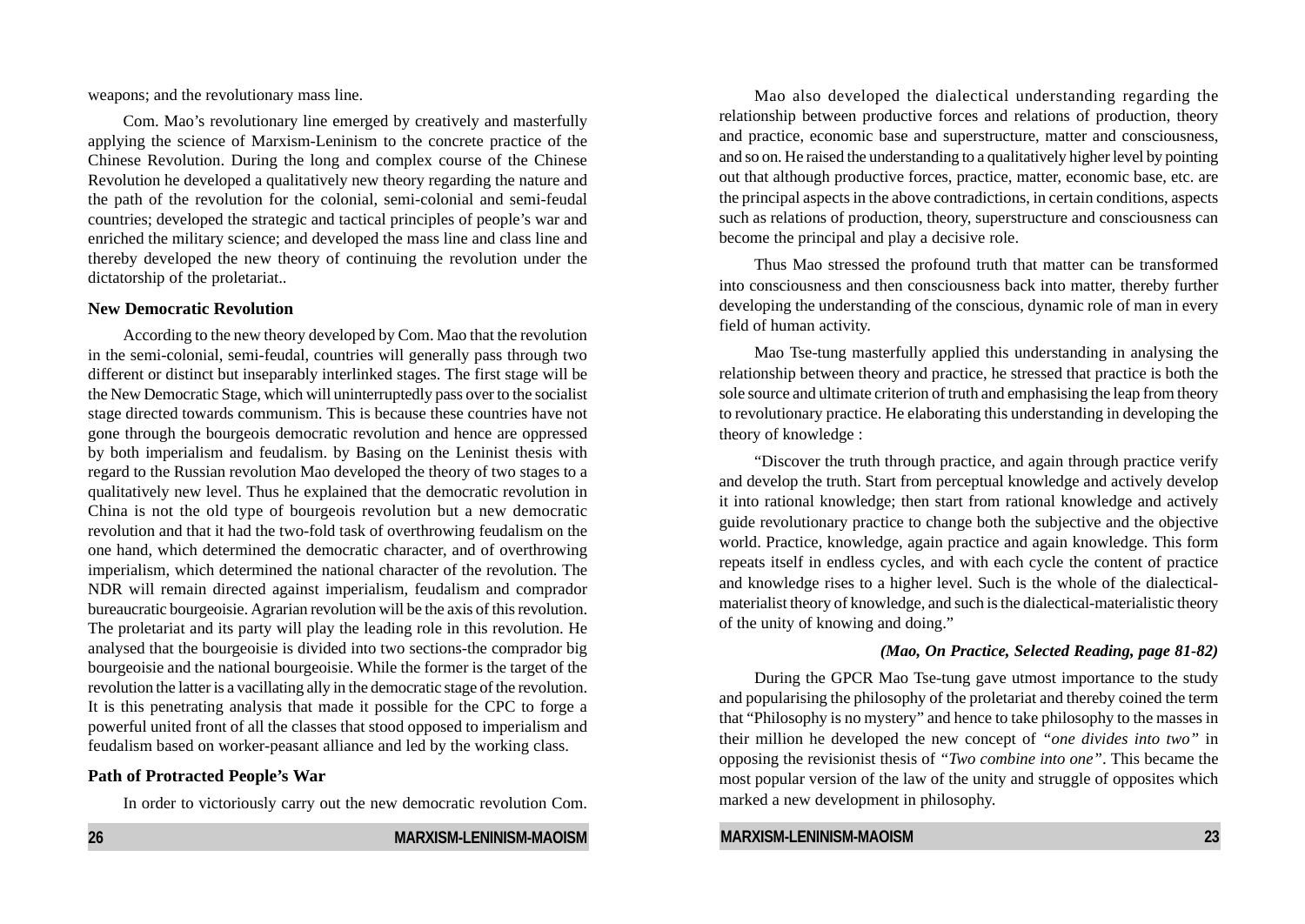#### **Political Economy :**

In the realm of the political economy of Socialism, Com.Mao Tse-tung made tremendous advances, particularly analyzing the concrete laws of motion governing the Socialist Construction by undertaking deep and critical analysis of the then 'Soviet Economics' and by taking lessons from the positive and negative experiences of socialist construction in Soviet Russia. During this penetrating analysis he defended and highlighted the positive achievements of the socialist construction while at the same time criticised some of its negative aspects. On the basis of this analysis including the analysis of the Chinese experience itself, com. Mao developed a new conception thereby making a major breakthrough in this field. In his masterful writing "*Ten Major Relationships*" Com.Mao underlined and developed new concepts for building Socialism, such as "*take agriculture as the foundation and industry as the leading factor*". He emphasized the contradictory and dynamic role of production and its interaction with the political and ideological superstructure of the society. Mao recognized that although the ownership of the whole people will coexist with the ownership of the collective for a fairly long period of time, the latter can also prove to be a hurdle for the further and full development of the productive forces. That is why he stressed that there should be constant interaction between the system of socialist ownership with the other aspects of the relations of production, that is the relations between the people in production including the system of distribution. In this context he emphasized the fact that since the law of value and the "*bourgeois right*" still continue to operate (although restricted) in the Socialist society, it is therefore the correctness of the ideological and political line that decides whether the proletariat actually owns the means of production. It is in this background that Com.Mao warned time and again that if the revisionists succeeded in capturing the political power it would be easy for them to rig up the capitalist system. He thereby enriched and developed the Marxist political economy by profoundly criticizing and waging a life and death struggle against the revisionist theory of the productive forces represented by Liu Shao-chi &Co in China and Khrushchov in Russia. He concluded that the superstructure and consciousness can transform the base and, by placing politics in command in every field, productive forces can be constantly developed.

With this higher stage of conception and understanding of the laws of socialist construction Com.Mao formulated some important guidelines in the form of slogans such as "*Grasp Revolution, Promote Production", "Never* *Forget Class Struggle"* and "*Take Class Struggle as the Key Link"* in carrying out production in the correct direction. Refuting the revisionist theory of "*Only Expert*", com. Mao enunciated an important guideline by emphasizing the interrelationship between expertise and revolutionary politics or "*Red and Expert".*

Another great contribution of Com. Mao is the new conception of bureaucrat capital, which is comprador in nature and is tied to imperialism and feudalism. He explained how, during their twenty-year rule, the four big families, Chiang, Soong, Kung and Chen, have piled up enormous fortunes and monopolized the economic lifelines of the whole country; how this monopoly capital, combined with state power, has become state-monopoly capitalism. He stated: "*This monopoly capitalism, closely tied up with foreign imperialism, the domestic landlord class and the old-type rich peasants, has become comprador, feudal, state-monopoly capitalism. Such is the economic base of Chiang Kai-shek's reactionary regime. This state-monopoly capitalism oppresses not only the workers and peasants but also the urban petty bourgeoisie, and it injures the middle bourgeoisie. This capital is popularly known in China as bureaucrat-capital. This capitalist class, known as the bureaucrat-capitalist class, is the big bourgeoisie of China."* He said that besides doing away with the special privileges of imperialism in China, the task of the new-democratic revolution at home is to abolish exploitation and oppression by the landlord class and by the bureaucrat-capitalist class (the big bourgeoisie), change the comprador, feudal relations of production and unfetter the productive forces.

Com. Mao's analysis of the degeneration of the Socialist economy of the Soviet Union into a capitalist economy, the process of development of state monopoly capital in the Soviet Union and the transformation of the latter into a social-imperialist country and then into a superpower has also enriched our understanding of the bureaucratized capitalist states i.e. in States where capitalism is restored.

#### **Development of a Maoist Revolutionary Line**

The principal elements of Com. Mao's revolutionary line are the political line of carrying out the New Democratic Revolution under the leadership of the working class which will pass over to the Socialist stage; the military line with the protracted people's war as its essence; the organizational line that consists of the basic principles underlying the construction of the three magic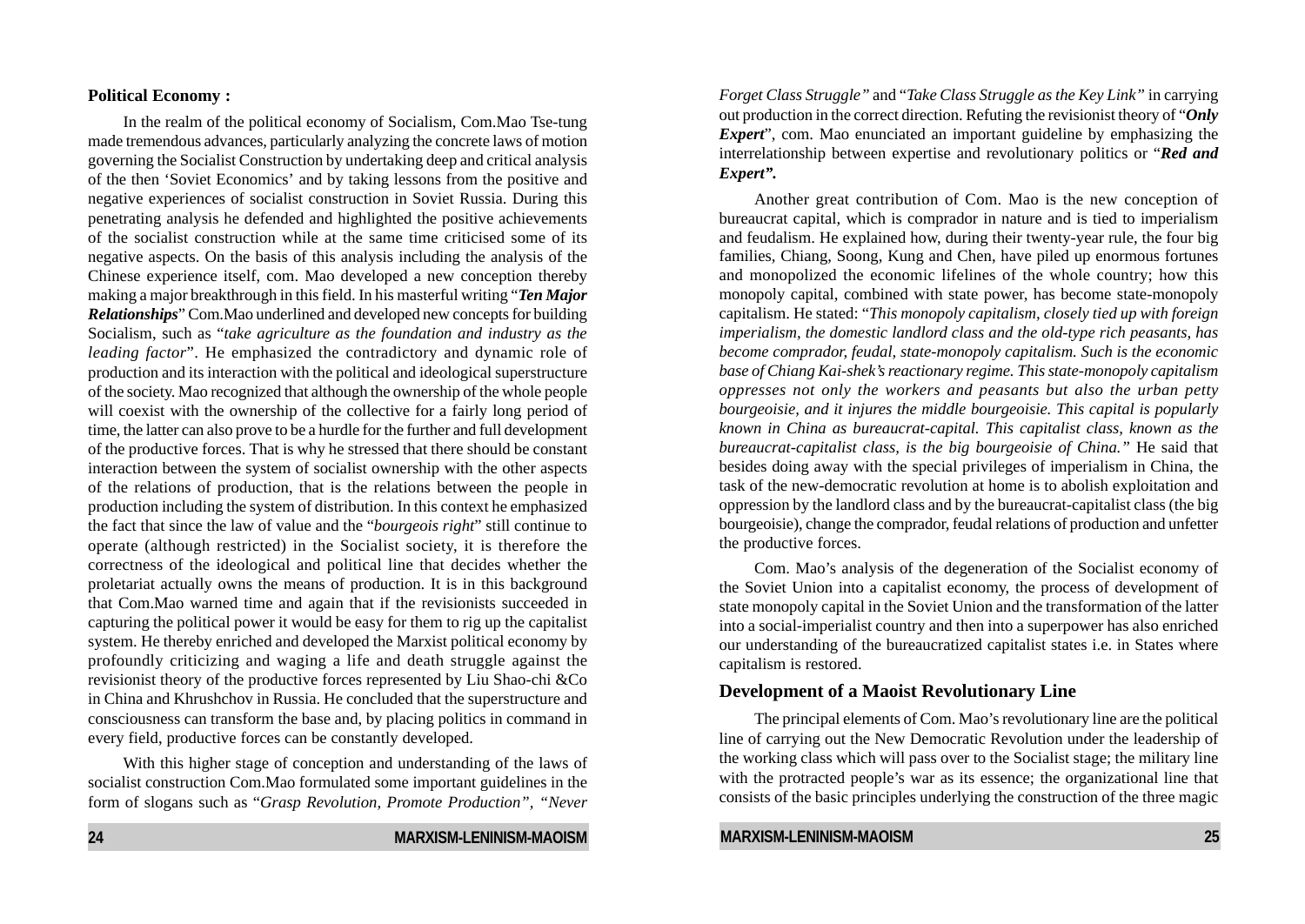historical and international significance of Mao Thought, it will be more correct and appropriate to use the terminology Maoism in lieu of Mao Thought in order to draw a clear line of demarcation with them

Lenin put forth the dividing line that "*Only he is a Marxist who extends the recognition of the class struggle to the recognition of the dictatorship of the proletariat."* But today this dividing line has become more sharpened. Today only he is a Marxist-Leninist who extends the recognition of class struggle not only to the recognition of the dictatorship of the proletariat but also to the recognition of the existence of classes and antagonistic class contradictions, to the recognition of the existence of the bourgeoisie in the party and of continuing the revolution under the dictatorship of the proletariat throughout the period of socialism up until communism.

Today the world situation is passing through a period of unprecedented turmoil. People in their millions are increasingly drawn into the struggle against imperialism, particularly the US imperialism and all reactionary forces serving imperialism. All the genuine Maoist forces throughout the world and in India are duty bound to spread our ideology of MLM among the struggling masses. Protracted people's war, presently in the form of guerrilla war, is powerfully going on and developing in India, under the leadership of our two Maoist parties. Armed with the ideological weapon of Marxism-Leninism-Maoism, we are confident that we can further deepen and advance the protracted people's war on the soil of India by applying our ideology to the concrete conditions in India and the contemporary world. And that we can victoriously complete the New Democratic Revolution and successfully build Socialism, prevent the restoration of Capitalism, and advance to Communism under the guidance of MLM. It is only by assimilating the substance of the ideology of MLM and creatively applying it to the solution of the practical problems of the revolutionary movement under the varying conditions of the class struggle, only by applying it to the all-important task of forging of a strong proletarian Party, a mighty People's Liberation Army and the Revolutionary United Front, and achieving great leaps in our people's war, that we can spread MLM more vigorously to the four corners of India and also at the international level. It is also in this process of creative application of MLM and synthesis of our revolutionary experiences that we can further enrich the proletarian science.

 $m \star m$ 

#### **40 MARXISM-LENINISM-MAOISM**

bourgeoisie and into a reactionary fascist dictatorship.

#### **People's Army**

The importance of the people's army in the seizure of political power is captured in the well-known statement of Mao, *"Without a people's army the people have nothing."* He further stated that *"the people's army is an armed body for carrying out the political tasks*." For this is it highly necessary to comprehend that the people's army can accomplish its historic tasks only by earnestly and firmly following the great teachings of Com. Mao. He showed that besides fighting to destroy the enemy while preserving its own strength it should shoulder such political tasks of doing propaganda among the masses, mobilising the masses along with organising and arming them and helping them in establishing their revolutionary political power thereby setting up and developing the party also. Com.Mao said without these objectives fighting looses and the red army looses the significance of its existence.

#### **The Revolutionary United Front**

The building of the united front of the four anti-imperialist, anti-feudal classes-the working class, the peasantry, the petty bourgeoisie and the national bourgeoisie- on the basis of the worker-peasant alliance, is another major breakthrough in the Marxist-Leninist understanding on the united front. Com. Mao laid down the basic tactical principles of the united front to be pursued by the proletariat. These were: to isolate, and destroy the main targets of the revolution-the imperialists, the feudal forces and the comprador bureaucratic capitalists by mobilising and organising the broad masses and uniting with all classes, parties, organizations and individuals that were willing to oppose feudalism and imperialism; to maintain the hegemony of the working class over the united front; to maintain the independence and initiative in the hands of the working class and to rely on its own efforts in all conditions; and that the united front should serve the armed struggle. Such a UF should be built up through armed struggle and for carrying forward the armed struggle. The party of the proletariat should play a vanguard role in this united front. The national bourgeoisie will take part in the revolution against imperialism and feudalism at certain times and to a certain extent. Hence the correct and incorrect handling of relationship with the national bourgeoisie will be another hallmark for the party of the proletariat.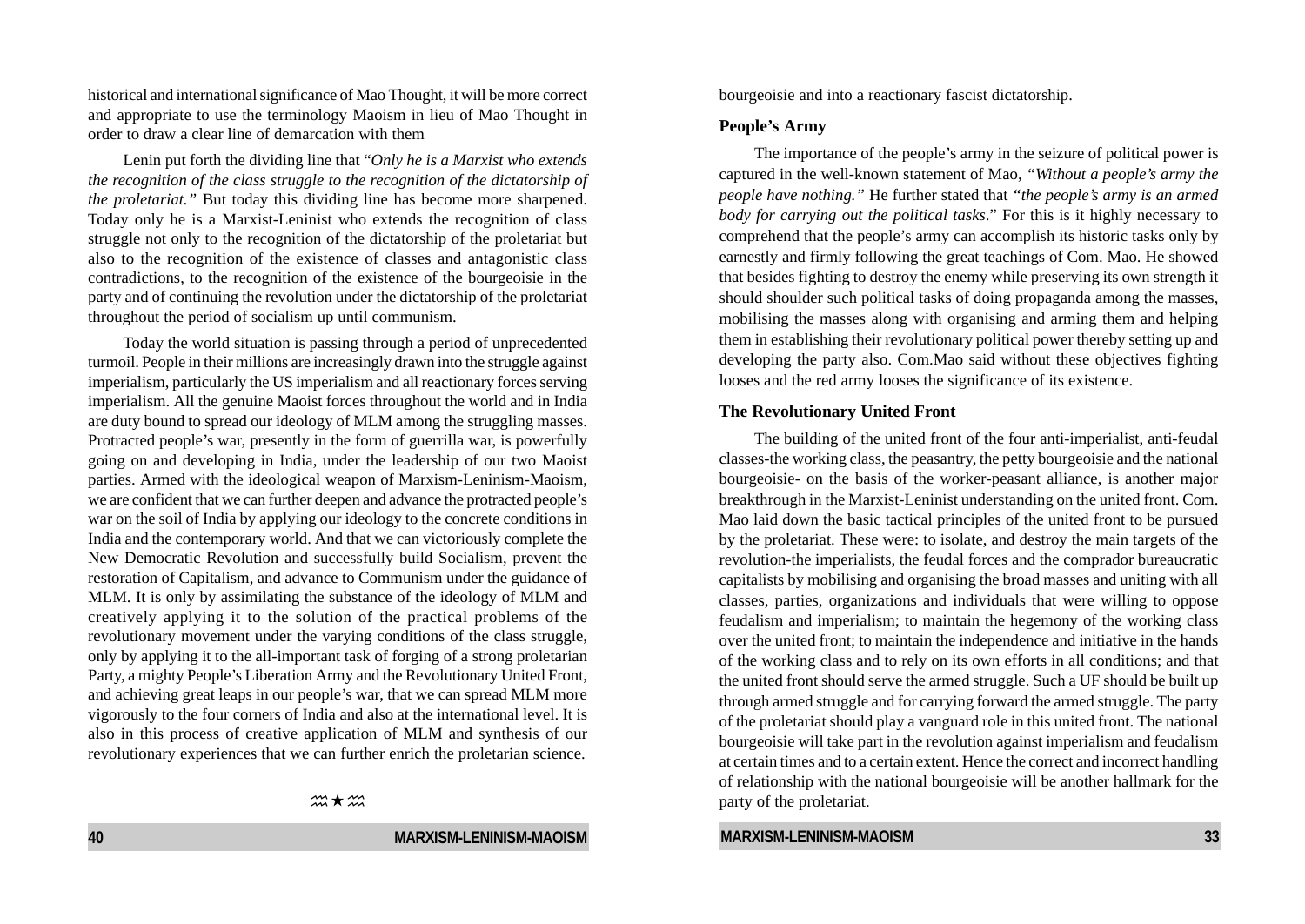#### **On the Women Question**

Com. Mao gave utmost attention to the women question. He developed many new ideas in understanding and mobilising the women. He said that women along with men are not only subjected to three systems of authority (i.e., political authority, clan authority and religious authority) but in addition to that women are also dominated by men (the authority of the husband). These four authorities are the product of the decadent feudal-patriarchal ideology and system. These are the thick ropes binding the people, particularly the peasants. Hence to overthrow the feudal-patriarchal ideology mobilisation of the women in the revolutionary war is a must. "Women represent half of the sky". Without unleashing the fury of women as a mighty force of revolution, victory in the revolution is impossible. That equality between men and women can be realised only in the course of revolutionary war and "in the process of the socialist transformation of society as a whole."

However, taking into consideration the deeply ingrained ideology of patriarchy in backward semi-feudal, semi-colonial countries, Com. Mao warned that the final solution of the women's question will require a fairly long period of time after the establishment of Socialism. Hence, he stressed on the need to continue the class struggle in the superstructure to eradicate the old reactionary feudal and bourgeois ideas, culture, customs and habits related to patriarchy and male domination.

#### **On Art and Culture**

Com. Mao's contribution to the field of culture and art are a new development. He forcefully refuted the idea of art for art's sake. He said all literature and art belong to definite classes and are geared to definite political lines. There is no such thing as art for art's sake. He emphatically declared "all our literature and art are for the masses of the people." He put forth a completely new line. He said that our literary and art workers must "move their feet over to the side of the workers, peasants and soldiers, to the side of the proletariat." He also called upon them that they should go "into the thick of practical struggles and through the process of studying Marxism and society." He further asserted, "an army without culture is a dull - wetted army, and a dull-wetted army cannot defeat the enemy." How to develop a socialist culture, Com. Mao in a unique way said, "Letting a hundred flowers blossom and a hundred schools of thought contend is the policy for promoting the progress of the arts and sciences and a flourishing socialist culture in our land."

**34 MARXISM-LENINISM-MAOISM**

proletariat. Not only that, MLM is the all-powerful weapon, by which we can combat and defeat bourgeois ideology and all brands of revisionism, including that which may don the garb of Maoism.

Marxism arose as a science of the laws of motion of nature, society and human thought, a science of revolution at a moment in history when the proletariat made its appearance as a revolutionary class capable of shaping the destiny of the society including its own destiny. Marxism is the ideology of the proletariat that was further synthesized and developed to new and higher stages. From Marxism it developed into Marxism-Leninism. Thereafter, it further developed into Marxism-Leninism-Maoism. It is not a science pertaining to a particular field of knowledge but a science representing a whole comprehensive philosophical system, political economy, scientific socialism, and the strategy and tactics of the proletariat in comprehending and transforming the world through revolution.

The CPC led by Com. Mao made historic and comprehensive analysis of the development of Mao Thought (now Maoism), through its 9th Congress, held in 1969. It summed up Mao Tse-tung Thought as a completely new and higher stage of Marxism-Leninism. Thus Mao Tse-tung Thought, whose historic significance began to be recognized by the Marxist-Leninist forces worldwide ever since The Great Debate, became established as a qualitatively higher stage in the development of the proletarian ideology by the time of the 9th Congress of the CPC. Maoism is not just the sum total of Mao's great contributions. It is the most comprehensive and all-round development of the science of Marxism-Leninism that had taken shape in the period of the tremendous changes and great upheavals that had occurred in the world since the time of Com. Lenin, namely, the emergence of the Socialist camp following WW II; the upsurge of the national liberation struggles throughout the world leading to a new phase of neo-colonial control and exploitation; and the restoration of capitalism in the Soviet Union and Eastern Europe with the usurpation of power by the modern revisionist Khrushchov clique. Marxism-Leninism-Maoism is an integrated whole. Maoism is Marxism-Leninism of the present-day. To negate Maoism is to negate Marxism-Leninism itself.

In our understanding, there has never been a Chinese wall between Marxism-Leninism-Mao Thought and MLM. Yet the term Maoism is a more precise and scientific explanation for Mao's contribution. In addition since modern revisionism is belittling Mao Thought and negating or denying the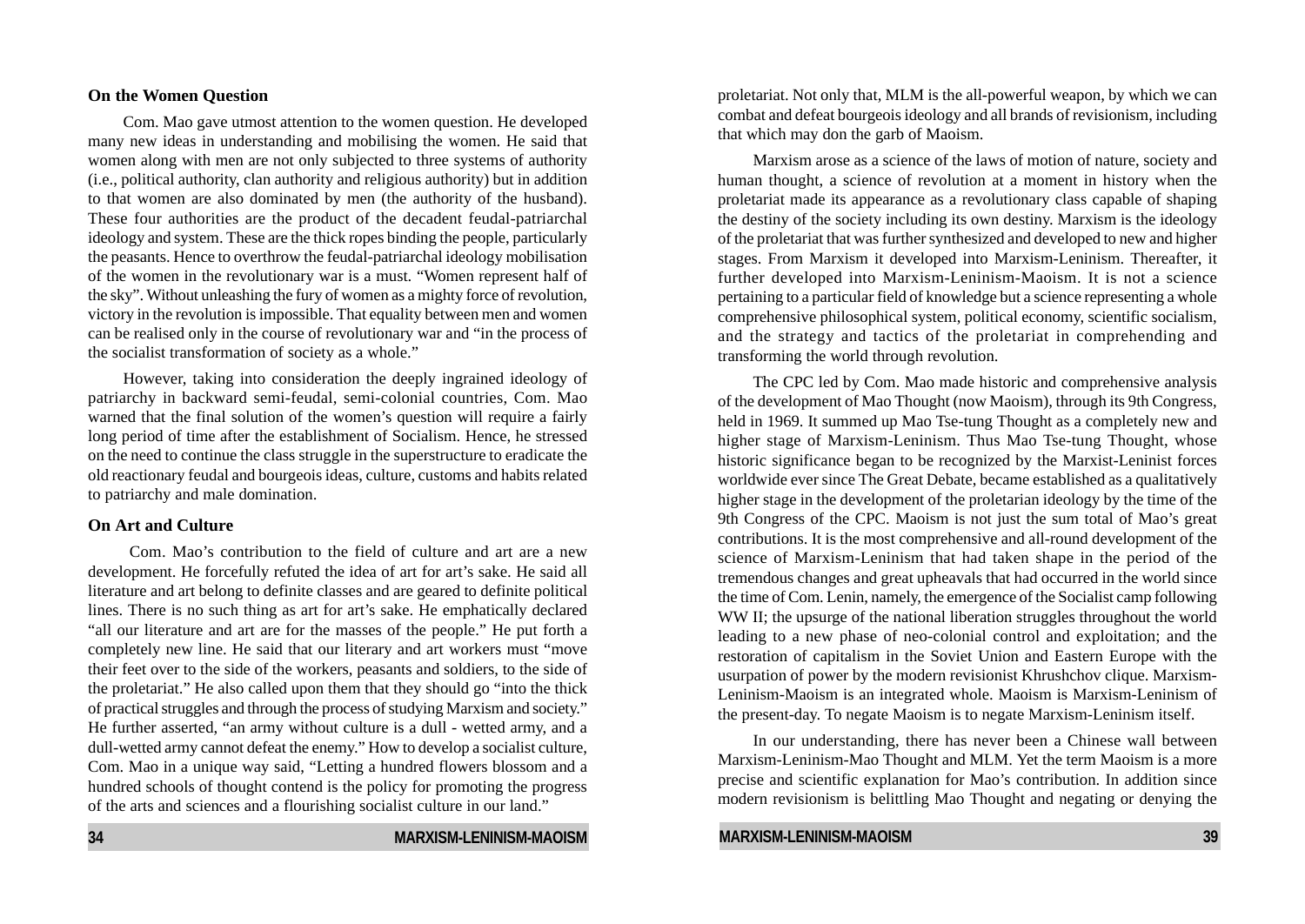this, *"natural eye is not enough, we must have the aid of the telescope and the microscope. Marxist method is our telescope and microscope in political and military matters."* For this one must diligently study the works of Marx, Engels, Lenin, Stalin and Mao Tse-tung and take active part in actual struggle and work hard to remould one's world outlook. That is the way one can constantly raise the ability to distinguish genuine from sham Maoism and differentiate between correct and wrong lines and views. The concentrated expression of this understanding is that for constantly going on remoulding the world outlook., *"Fight Self, Repudiate Revisionism*" and the "Revolutionary spirit of daring to go against the tide", are extremely necessary.

Second is it represented a higher leap in defending and strengthening dictatorship of the proletariat. It also represented the most extensive and deep going exercise of the proletarian democracy in the world history, that too, under the dictatorship of the proletariat.

The capitalist restoration following the 1976 counter-revolutionary coup d'etat led by Teng-Hua revisionists in no way negates the historic lessons of the GPCR rather it confirms Mao's teachings that classes and class contradiction remain operative in the entire socialist society and the need to continue the revolution under the dictatorship of the proletariat. No doubt, if the working people of the world want to defeat the bourgeoisie fully then the task to continue the revolution continuously will be the inevitable condition.

Com.Mao, through the process of integrating the truth of Marxism-Leninism with the concrete practice of the Chinese Revolution, developed this science to its higher and new qualitative stage. His theory of GPCR, which is meant for preventing the restoration of capitalism and consolidating and strengthening of Socialism, is the outcome of higher and qualitatively new synthesis and has no parallel in the history of class struggle under the dictatorship of the proletariat.

So, it can be said that the GPCR is not only tremendous and higher contribution of Mao to the theory of Scientific Socialism, rather it is a theory of historic importance to prevent restoration of capitalism and advance the socialist society towards communism on a world scale.

#### **Marxism-Leninism-Maoism is an Integrated Whole**

Marxism-Leninism-Maoism is an integrated whole today. Marxism-Leninism-Maoism is the most advanced and scientific ideology of the world

This is the only way to bring forth a revolutionary and socialist culture in the finest sense.

#### **On Imperialism and the National Question**

Basing on Lenin's theses on the national and colonial question Mao developed the concept of national liberation struggles in the colonies and semi-colonies particularly in the conditions prevailing after WW II, analysed the neo-colonial forms and methods of rule adopted by imperialism in the post WW II period, and explained how the struggles of the oppressed nations and people in the countries of Asia, Africa and Latin America - the storm centres of world revolution - are dealing blows against imperialism shaking the very foundations of imperialist rule. He stressed on the importance of forging a united front of the national liberation struggles in the semi-colonial, semi-feudal countries of Asia, Africa and Latin America on the one hand and the proletarian revolutionary movements in the capitalist countries on the other in order to defeat imperialism and hasten the victory of the world revolution. He pointed out that no nation, however big and powerful, can subject a weak and small nation and said that even a superpower like the US is a paper tiger and the nuclear bomb is also a paper tiger. Explaining how we should look at imperialism and all reactionaries from the strategic and tactical points of view, Com. Mao said:

 "Imperialism and all reactionaries have a dual nature-they are real tigers and paper tigers at the same time. Hence, imperialism and all reactionaries looked at in essence from a long-term point of view, from a strategic point of view, must be seen for what they are-paper tigers. On this we should build our strategic thinking. On the other hand, they are also living tigers, iron tigers, real tigers which can devour people. On this we should build our tactical thinking."

#### **The Great Debate and Ideological struggle against modern revisionism**

After the demise of great Stalin, the agent of imperialists and the diehard revisionist Khrushchev through the 20th Congress of the CPSU held in 1956, brought forth his pernicious theory like 'peaceful transformation to socialism', 'peaceful competition', and 'peaceful co-existence'. All these theories are diametrically opposite to the theory of Marxism-Leninism and through these harmful theories Khrushchev left no stone unturned to make a split and loss to the international communist movement. In the same way,